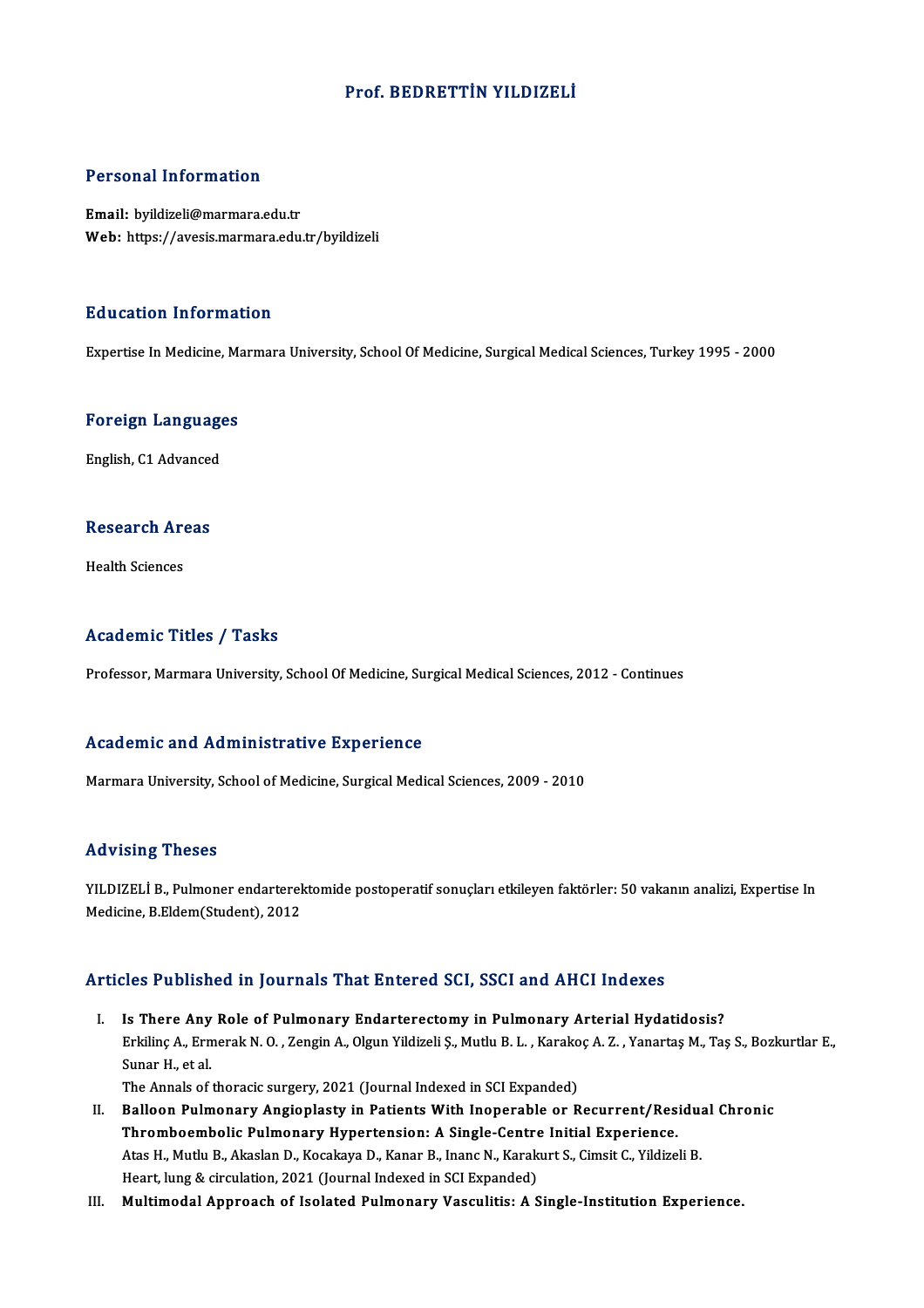Yanartaş M., Karakoç A. Z. , Zengin A., Taş S., Olgun Yildizeli Ş., Mutlu B. L. , Ataş H., Alibaz-Öner F., Inanç N.,<br>Dinaskapeli H. et al Yanartaş M., Karako<br>Direskeneli H., et al.<br>The Annala of thore Yanartaş M., Karakoç A. Z. , Zengin A., Taş S., Olgun Yildizeli Ş., Mutlu B. L. ,<br>Direskeneli H., et al.<br>The Annals of thoracic surgery, 2021 (Journal Indexed in SCI Expanded)<br>A Word of Coution for Cossunibome

Direskeneli H., et al.<br>The Annals of thoracic surgery, 2021 (Journal Indexed in SCI Expanded)<br>IV. A Word of Caution for Gossypiboma

- Sayan B., Yamansavci Sirzai E., YILDIZELİ B. THORACIC AND CARDIOVASCULAR SURGEON, 2021 (Journal Indexed in SCI) Sayan B., Yamansavci Sirzai E., YILDIZELİ B.<br>THORACIC AND CARDIOVASCULAR SURGEON, 2021 (Journal Indexed in SCI)<br>V. Evaluation of Asymmetric Dimethylarginine Levels in Patients With Chronic Thromboembolic<br>Pulmenary Hyno
- THORACIC AND CARDIOVASCULAR SURGEON, 2021 (Journal Indexed in SC)<br>Evaluation of Asymmetric Dimethylarginine Levels in Patients With<br>Pulmonary Hypertension Undergoing Pulmonary Endarterectomy.<br>Türer Cabbar A. Değertekin M.M Evaluation of Asymmetric Dimethylarginine Levels in Patients With Chronic Thromboembolic<br>Pulmonary Hypertension Undergoing Pulmonary Endarterectomy.<br>Türer Cabbar A., Değertekin M. M. , Şimşek M. A. , Özveren O., Güleç S., Pulmonary Hyperte<br>Türer Cabbar A., Değe<br>Mutlu B., İşbir T., et al.<br>Heart lung & sirsulati Türer Cabbar A., Değertekin M. M. , Şimşek M. A. , Özveren O., Güleç<br>Mutlu B., İşbir T., et al.<br>Heart, lung & circulation, 2021 (Journal Indexed in SCI Expanded)<br>The role of adiuyant shamatharany in resested stage I non Heart, lung & circulation, 2021 (Journal Indexed in SCI Expanded)
- Mutlu B., İşbir T., et al.<br>Heart, lung & circulation, 2021 (Journal Indexed in SCI Expanded)<br>VI. The role of adjuvant chemotherapy in resected stage I non small cell lung cancer: A Turkish<br>Oncology Group Study The role of adjuvant chemotherapy in resected stage I non - small cell lung cancer: A Turkish<br>Oncology Group Study<br>Ak N., Ozkan B., Yenigun M. B. , Yilmazbayhan D., Toker A., Ferhatoglu F., Yasar A., SAK S., Tanju S., Dile

Oncology Group Study<br>Ak N., Ozkan B., Yenigun M. B. , Yilmazbayhan D., Toker A., Ferhatoglu F., Yasa<br>JOURNAL OF BUON, vol.26, no.3, pp.819-829, 2021 (Journal Indexed in SCI)<br>Chronis thromboombolis pulmonory bynantonsion; e Ak N., Ozkan B., Yenigun M. B. , Yilmazbayhan D., Toker A., Ferhatoglu F., Yasar A., SAK S., Tanju S., Dilege S., et al.<br>JOURNAL OF BUON, vol.26, no.3, pp.819-829, 2021 (Journal Indexed in SCI)<br>VII. Chronic thromboembolic

- JOURNAL OF BUON, vol.26, no.3, pp.819-829, 2021 (Journal Indexed in SCI)<br>Chronic thromboembolic pulmonary hypertension: evaluation of V/Q SPE<br>SPECT findings with postoperative results of pulmonary endarterectomy.<br>Organize Chronic thromboembolic pulmonary hypertension: evaluation of V/Q SPECT/CT and V/<br>SPECT findings with postoperative results of pulmonary endarterectomy.<br>Ozguven S., Ones T., Bozkurtlar E., Yanartas M., Tas S., Inanir S., Tu SPECT findings with postoperative results of pulmonary endarterectomy.<br>Ozguven S., Ones T., Bozkurtlar E., Yanartas M., Tas S., Inanir S., Turoglu H. T. , Erdil T. Y. , Yildizeli B.<br>Nuclear medicine communications, vol.42, Ozguven S., Ones T., Bozkurtlar E., Yanartas M., Tas S., Inanir S., Turoglu H. T., Erdil T.<br>Nuclear medicine communications, vol.42, no.4, pp.369-377, 2021 (Journal Indexed in<br>VIII. A 19-Year-Old-Woman With Backache, Hemop
- Nuclear medicine communications, vol.42, no.4, pp.369-377, 2021 (Journal Indexed in S<br>A 19-Year-Old-Woman With Backache, Hemoptysis, and Hypereosinophilia<br>YILMAZEL UÇAR E., ARAZ Ö., KERGET B., Tuna M. E. , YILDIZELİ B., AL A 19-Year-Old-Woman With Backache, Hemop<br>YILMAZEL UÇAR E., ARAZ Ö., KERGET B., Tuna M. E.<br>CHEST, vol.159, no.4, 2021 (Journal Indexed in SCI)<br>Qutsomes of Bulmonary Enderterectomy Oper YILMAZEL UÇAR E., ARAZ Ö., KERGET B., Tuna M. E., YILDIZELİ B., ALPER F., AKGÜN M.<br>CHEST, vol.159, no.4, 2021 (Journal Indexed in SCI)<br>IX. Outcomes of Pulmonary Endarterectomy Operation Concomitant with Cardiac Procedures.
- CHEST, vol.159, no.4, 2021 (Journal Indexed in SCI)<br>Outcomes of Pulmonary Endarterectomy Operation Concomitant with Cardiac Procedures.<br>Erdem H., Korun O., Yanartaş M., Taş S., Erden B., Yerlikhan O., Erkilinç A., Kaymaz C Outcomes of Pulmonary Endarterectomy Operation Concomitant with Cardiac Pro<br>Erdem H., Korun O., Yanartaş M., Taş S., Erden B., Yerlikhan O., Erkilinç A., Kaymaz C., Sunar H.<br>The Thoracic and cardiovascular surgeon, vol.69, Erdem H., Korun O., Yanartaş M., Taş S., Erden B., Yerlikhan O., Erkilinç A., Kaymaz C., Sunar H., Yildizeli B.<br>The Thoracic and cardiovascular surgeon, vol.69, pp.279-283, 2021 (Journal Indexed in SCI)<br>X. Oxygen reserve i
- The Thoracic and cardiovascular surgeon, vol.69, pp.279-283, 2021 (Journal Indexed in SCI)<br>Oxygen reserve index guided oxygen titration in one lung ventilation with low fre<br>SARAÇOĞLU A., Sirzai E.Y., YILDIZELİ B., YÜKSEL M Oxygen reserve index guided oxygen titration in one lung ventilation with low fresh gas fl<br>SARAÇOĞLU A., Sirzai E. Y. , YILDIZELİ B., YÜKSEL M., AYKAÇ Z. Z.<br>TURKISH JOURNAL OF MEDICAL SCIENCES, vol.51, no.5, pp.2413-2419, SARAÇOĞLU A., Sirzai E. Y., YILDIZELİ B., YÜKSEL M., AYKAÇ Z. Z.<br>TURKISH JOURNAL OF MEDICAL SCIENCES, vol.51, no.5, pp.2413-24<br>XI. Caregiver Burden in Patients with Pulmonary Hypertension.<br>Kosakaya D. Kanja Cashun Ö. Santü
- TURKISH JOURNAL OF MEDICAL SCIENCES, vol.51, no.5, pp.2413-2419, 2021 (Journal Indexed in SCI)<br>Caregiver Burden in Patients with Pulmonary Hypertension.<br>Kocakaya D., Keniş-Coşkun Ö., Şentürk-Saraç B., Yıldızeli B., Mutlu B Caregiver Burden in Patients with Pulmonary Hyp<br>Kocakaya D., Keniş-Coşkun Ö., Şentürk-Saraç B., Yıldızeli I<br>Clinical nursing research, 2020 (Journal Indexed in SCI)<br>Ten year outseme of shranis thrembeembelis pul
- Kocakaya D., Keniş-Coşkun Ö., Şentürk-Saraç B., Yıldızeli B., Mutlu B., Karakurt S.<br>Clinical nursing research, 2020 (Journal Indexed in SCI)<br>XII. Ten-year outcome of chronic thromboembolic pulmonary hypertension patien Clinical nursing research, 2020 (Journal In<br>Ten-year outcome of chronic thromb<br>Kucukoglu M. S. , Sinan U. Y. , YILDIZELİ B.<br>ANATOLIAN JOUPMAL OF CAPPIOLOCY v Ten-year outcome of chronic thromboembolic pulmonary hypertension patients in a<br>Kucukoglu M. S. , Sinan U. Y. , YILDIZELİ B.<br>ANATOLIAN JOURNAL OF CARDIOLOGY, vol.23, no.2, pp.105-109, 2020 (Journal Indexed in SCI)<br>Improvem Kucukoglu M. S. , Sinan U. Y. , YILDIZELİ B.<br>ANATOLIAN JOURNAL OF CARDIOLOGY, vol.23, no.2, pp.105-109, 2020 (Journal Indexed in SCI)<br>XIII. Improvements of right ventricular function and hemodynamics after balloon pulmonar
- ANATOLIAN JOURNAL OF CARDIOLOGY, vol.23, no.2, pp.105-109, 2020 (Jou<br>Improvements of right ventricular function and hemodynamics after<br>in patients with chronic thromboembolic pulmonary hypertension<br>Kanar B.C., MUTU B., Ata Improvements of right ventricular function and hemodynamics after balloon pulmonary angioplasty<br>in patients with chronic thromboembolic pulmonary hypertension<br>Kanar B. G. , MUTLU B., Atas H., Akaslan D., YILDIZELİ B. in patients with chronic thromboembolic pulmonary hypertension<br>Kanar B. G. , MUTLU B., Atas H., Akaslan D., YILDIZELİ B.<br>ECHOCARDIOGRAPHY-A JOURNAL OF CARDIOVASCULAR ULTRASOUND AND ALLIED TECHNIQUES, vol.36, no.11,<br>nn 2050 Kanar B. G. , MUTLU B., Atas H., Akaslan D., YIL<br>ECHOCARDIOGRAPHY-A JOURNAL OF CARDIC<br>pp.2050-2056, 2019 (Journal Indexed in SCI)<br>Endovescular embolisation with Ampleta ECHOCARDIOGRAPHY-A JOURNAL OF CARDIOVASCULAR ULTRASOUND AND ALLIED TECHNIQUES, vol.36, no.11,<br>pp.2050-2056, 2019 (Journal Indexed in SCI)<br>XIV. Endovascular embolisation with Amplatzer vascular plug of ruptured pulmonary ar
- pp.2050-2056, 2019 (Journal Indexed in SCI)<br>XIV. Endovascular embolisation with Amplatzer vascular plug of ruptured pulmonary artery aneurism in<br>Behçet's disease.

Alpay-Kanitez N., Çelik S., Baltacioğlu F., Içaçan O. C., Bes C., Yildizeli B.

Clinical and experimental rheumatology, vol.37, no.6, pp.152-153, 2019 (Journal Indexed in SCI Expanded)

- Alpay-Kanitez N., Çelik S., Baltacioğlu F., Içaçan O. C. , Bes C., Yildizeli B.<br>Clinical and experimental rheumatology, vol.37, no.6, pp.152-153, 2019 (Journal Indexed in SCI Expanded)<br>XV. Uniportal Video-assisted Thor Clinical and experimental rheumatology, voluminor and video-assisted Thoracoscopi<br>Ocakcioglu I., ERMERAK N. O. , YILDIZELİ B.<br>SURCICAL LARAROSCORY ENDOSCORY & PI Uniportal Video-assisted Thoracoscopic Surgery for Pulmonary Aspergilloma: A Report of 5 Cases<br>Ocakcioglu I., ERMERAK N. O. , YILDIZELİ B.<br>SURGICAL LAPAROSCOPY ENDOSCOPY & PERCUTANEOUS TECHNIQUES, vol.29, no.4, 2019 (Journ Ocakcioglu I., ERMERAK N. O. , YILDIZELİ B.<br>SURGICAL LAPAROSCOPY ENDOSCOPY & PERCUTANEOUS TECHNIQUES, vol.29, no.4, 2019 (Journal Indexed in<br>SCI)
- SURGICAL LAPAROSCOPY ENDOSCOPY & PERCUTANEOUS TECHNIQUES, vol.29, no.4, 2<br>SCI)<br>XVI. EXPERIENCE DOES MATTER FOR PULMONARY ENDARTERECTOMY SURGERY<br>XVI DIZELLE SCI)<br><mark>EXPERIENC</mark><br>YILDIZELİ B.<br>IOUPNAL OF

YILDIZELİ B.<br>JOURNAL OF THORACIC AND CARDIOVASCULAR SURGERY, vol.157, no.3, 2019 (Journal Indexed in SCI)

XVII. Anesthesia Management for a Patient Undergoing Pulmonary Endarterctomy without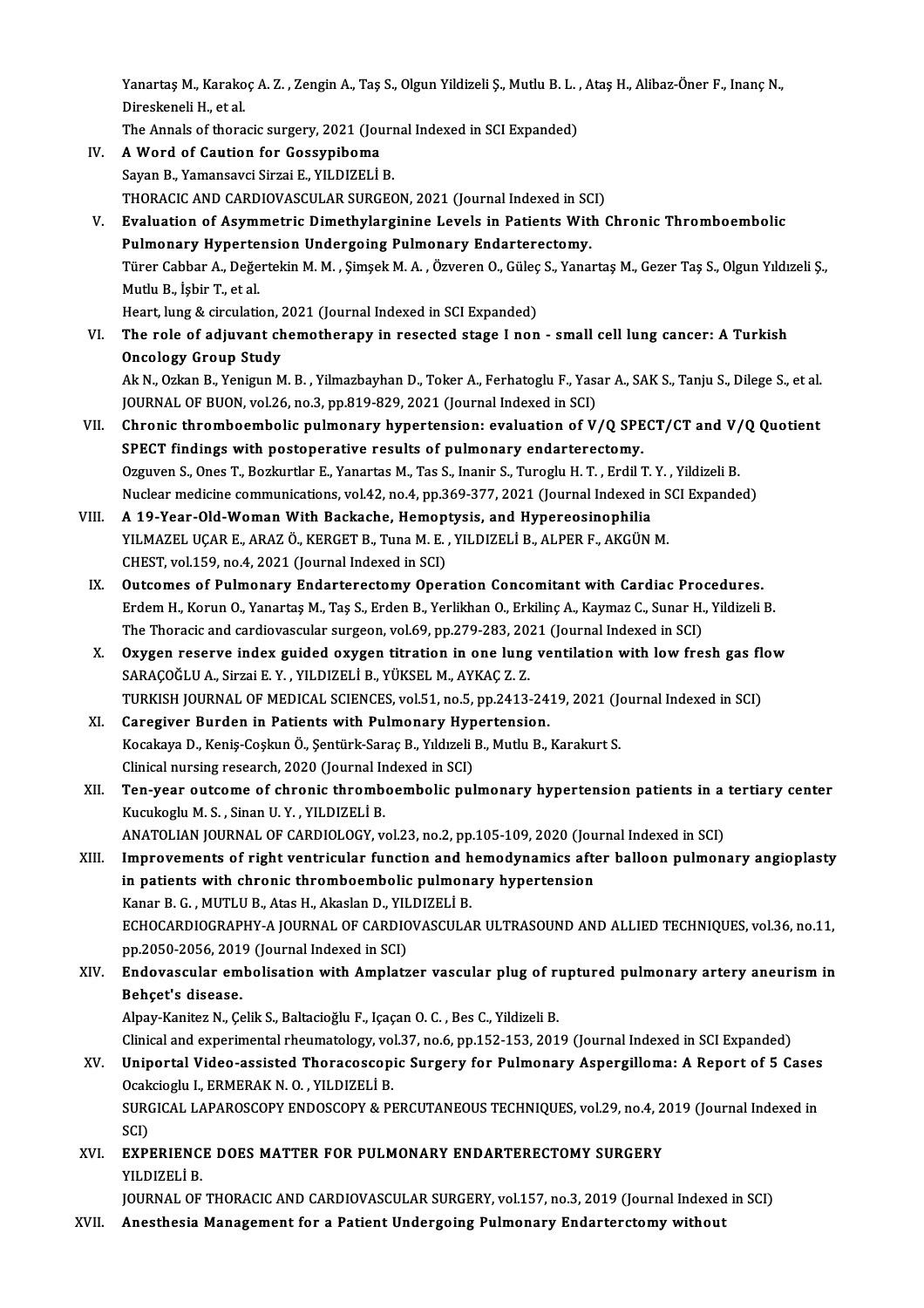## Cardiopulmonary Bypass

SARAÇOĞLU A., Ermerak O., Sirzai E. Y. S., Yuksel M., Aykac Z., YILDIZELİ B. Cardiopulmonary Bypass<br>SARAÇOĞLU A., Ermerak O., Sirzai E. Y. S. , Yuksel M., Aykac Z., YILDIZELİ B.<br>BRAZILIAN JOURNAL OF CARDIOVASCULAR SURGERY, vol.34, no.6, pp.783-787, 2019 (Journal Indexed in SCI)<br>Perioperative manage XVIII. Perioperative management of massive pulmonary hemorrhage after pulmonary endarterectomy<br>OLGUN YILDIZELİ Ş., Erkilinc A., Yanartas M., Tas S., Sunar H., Gurcu E., YILDIZELİ B. BRAZILIAN JOURNAL OF CARDIOVASCULAR SURGERY, vol.34, no.6, pp.783-787, 201<br>Perioperative management of massive pulmonary hemorrhage after pulm<br>OLGUN YILDIZELİ Ş., Erkilinc A., Yanartas M., Tas S., Sunar H., Gurcu E., YILDI Perioperative management of massive pulmonary hemorrhage after pulmonary endarterectomy<br>OLGUN YILDIZELİ Ş., Erkilinc A., Yanartas M., Tas S., Sunar H., Gurcu E., YILDIZELİ B.<br>TURK GOGUS KALP DAMAR CERRAHISI DERGISI-TURKISH OLGUN YILDIZELİ Ş., Erkilinc A., Yanartas M., Tas S., Sunar H., Gurc<br>TURK GOGUS KALP DAMAR CERRAHISI DERGISI-TURKISH JOURNA<br>SURGERY, vol.26, no.3, pp.429-435, 2018 (Journal Indexed in SCI)<br>Magressonis somplate resection is TURK GOGUS KALP DAMAR CERRAHISI DERGISI-TURKISH JOURNAL OF THORACIC AND CARDIOVASCULAR<br>SURGERY, vol.26, no.3, pp.429-435, 2018 (Journal Indexed in SCI)<br>XIX. Macroscopic complete resection is not associated with improved su SURGERY, vol.26, no.3, pp.429-435, 2018 (Journal Indexed in SCI)<br>Macroscopic complete resection is not associated with improved survival in patients with malignant<br>pleural mesothelioma Macroscopic complete resection is not associated with improved survival in patients with malignant<br>pleural mesothelioma<br>BATIREL H. F. , METİNTAŞ M., Caglar H. B. , AK G., YUMUK P. F. , Ahiskali R., BOZKURTLAR E., Bekiroglu pleural mesothel<br>BATIREL H. F. , ME<br>YILDIZELİ B., et al.<br>JOUPMAL OF THOP BATIREL H. F. , METİNTAŞ M., Caglar H. B. , AK G., YUMUK P. F. , Ahiskali R., BOZKURTLAR E., Bekiroglu N., LAÇİN T.,<br>YILDIZELİ B., et al.<br>JOURNAL OF THORACIC AND CARDIOVASCULAR SURGERY, vol.155, no.6, pp.2724-2732, 2018 (J YILDIZELİ B., et al.<br>JOURNAL OF THORACIC AND CARDIOVASCULAR SURGERY, vol.155, no.6, pp.2724-2732, 2018 (Journal Indexed in<br>SCI) JOURNAL OF THORACIC AND CARDIOVASCULAR SURGERY, vol.155, no.6, pp.2724-2732, :<br>SCI)<br>XX. Pulmonary endarterectomy for patients with chronic thromboembolic disease<br>OLCUN VII DIZELLS KEDEZ A Tos S. Venertes M. DUBUSOV A Exist SCI)<br>Pulmonary endarterectomy for patients with chronic thromboembolic disease<br>OLGUN YILDIZELİ Ş., KEPEZ A., Tas S., Yanartas M., DURUSOY A., Erkilinc A., MUTLU B., Kaymaz C., Sunar H.,<br>YU DIZELİ P Pul<mark>monary</mark><br>OLGUN YILDI<br>YILDIZELİ B.<br>ANATOLIAN OLGUN YILDIZELİ Ş., KEPEZ A., Tas S., Yanartas M., DURUSOY A., Erkilinc A., MUTLU B., Kaymaz C.,<br>YILDIZELİ B.<br>ANATOLIAN JOURNAL OF CARDIOLOGY, vol.19, no.4, pp.273-278, 2018 (Journal Indexed in SCI)<br>Quteemee of Patients wi XILDIZELI B.<br>ANATOLIAN JOURNAL OF CARDIOLOGY, vol.19, no.4, pp.273-278, 2018 (Journal Indexed in<br>XXI. Outcomes of Patients with Behcet's Syndrome after Pulmonary Endarterectomy<br>OLGUN VU DIZELLS, Venertes M. Tes S. Director ANATOLIAN JOURNAL OF CARDIOLOGY, vol.19, no.4, pp.273-278, 2018 (Journal Indexed in<br>Outcomes of Patients with Behcet's Syndrome after Pulmonary Endarterectomy<br>OLGUN YILDIZELİ Ş., Yanartas M., Tas S., Direskeneli H., MUTLU Outcomes of Patients with Behcet's Syndrome after Pulmonary Endarterectomy<br>OLGUN YILDIZELI Ș., Yanartas M., Tas S., Direskeneli H., MUTLU B., CEYHAN B., YILDIZELI B.<br>THORACIC AND CARDIOVASCULAR SURGEON, vol.66, no.2, pp.18 OLGUN YILDIZELİ Ş., Yanartas M., Tas S., Direskeneli H., MUTLU B., CEYHAN B., YILDIZELİ B.<br>THORACIC AND CARDIOVASCULAR SURGEON, vol.66, no.2, pp.187-192, 2018 (Journal Indexed in SC.<br>XXII. Prevalence of Coronary Artery to THORACIC AND CARDIOVASCULAR SURGEON, vol.66, no.2, pp.187-192, 2018 (Journal Indexed in SC<br>Prevalence of Coronary Artery to Pulmonary Artery Collaterals in Patients with Chronic<br>Thromboembolic Pulmonary Hypertension: Retro Prevalence of Coronary Artery to Pulmonary Artery Collaterals in Patients with Chronic<br>Thromboembolic Pulmonary Hypertension: Retrospective Analysis from a Single Center<br>Kepez A., Mutlu B., Paudel A., Ileri C., Atas H., Yı Thromboembolic Pulmonary Hypertension: Retrospective Analysis from a Single Cent<br>Kepez A., Mutlu B., Paudel A., Ileri C., Atas H., Yıldızeli B.<br>THORACIC AND CARDIOVASCULAR SURGEON, vol.66, pp.180-186, 2018 (Journal Indexed Kepez A., Mutlu B., Paudel A., Ileri C., Atas H., Yıldızeli B.<br>THORACIC AND CARDIOVASCULAR SURGEON, vol.66, pp.180-186, 2018 (Journal Ind<br>XXIII. Hydatid cyst involvement of both pulmonary arteries in a 14-year-old girl<br>Cot THORACIC AND CARDIOVASCULAR SURGEON, vol.66, pp.<br>Hydatid cyst involvement of both pulmonary arter<br>Çetin M., Karaman K., Özgökçe M., Geylan H., YILDIZELİ B.<br>RAEDIATRICS AND INTERNATIONAL CHILD HEALTH vol Hydatid cyst involvement of both pulmonary arteries in a 14-year-old girl<br>Çetin M., Karaman K., Özgökçe M., Geylan H., YILDIZELİ B.<br>PAEDIATRICS AND INTERNATIONAL CHILD HEALTH, vol.38, no.4, pp.294-297, 2018 (Journal Indexe Cetin M., Karaman K., Özgökçe M., Geylan H., YILDIZELİ B.<br>PAEDIATRICS AND INTERNATIONAL CHILD HEALTH, vol.38, no.4, pp.294-297, 2018 (Journal In<br>XXIV. AWAKE EXTRACORPOREAL MEMBRANE OXYGENATION BRIDGING FOR PULMONARY<br>PE AWAKE EXTRACORPOREAL MEMBRANE OXYGENATION BRIDGING FOR PULMONARY RETRANSPLANTATION: CASE REPORT AWAKE EXTRACORPOREAL MEMBRANE OXYGENATION BRIDGING FOR<br>RETRANSPLANTATION: CASE REPORT<br>GulF., OLGUN YILDIZELİ Ş., YILDIZ M., ARSLANTAŞ M. K. , YILDIZELİ B., Cinel I.<br>TRANSPLANT INTERNATIONAL .val 20. pp. 225–2017 (Jaurpal I RETRANSPLANTATION: CASE REPORT<br>Gul F., OLGUN YILDIZELİ Ş., YILDIZ M., ARSLANTAŞ M. K. , YILDIZELİ B., Cinel I.<br>TRANSPLANT INTERNATIONAL, vol.30, pp.325, 2017 (Journal Indexed in SCI)<br>What is the entimal pestanenstive enal XXV. What is the optimal postoperative oral feeding timing protocol for thoracotomy patients? TRANSPLANT INTERNATIONAL, vol.30, pp.325, 2017 (Journal Indexed in SCI)<br>What is the optimal postoperative oral feeding timing protocol for the<br>Prospective randomized clinical trial on postoperative complications<br>Figure 8, What is the optimal postoperative oral feeding timing p<br>Prospective randomized clinical trial on postoperative<br>Evman S., AKOĞLU H., YILDIZELİ B., BATIREL H. F. , YÜKSEL M.<br>TURK COCUS KALP DAMAR GERRAHISI DERCISI TURKISH JO Prospective randomized clinical trial on postoperative complications<br>Evman S., AKOĞLU H., YILDIZELİ B., BATIREL H. F. , YÜKSEL M.<br>TURK GOGUS KALP DAMAR CERRAHISI DERGISI-TURKISH JOURNAL OF THORACIC AND CARDIOVASCULAR<br>SURCE Evman S., AKOĞLU H., YILDIZELİ B., BATIREL H. F. , YÜKSEL M.<br>TURK GOGUS KALP DAMAR CERRAHISI DERGISI-TURKISH JOURNA<br>SURGERY, vol.25, no.1, pp.117-123, 2017 (Journal Indexed in SCI)<br>Whole lung lavage for pulmonary alveelar TURK GOGUS KALP DAMAR CERRAHISI DERGISI-TURKISH JOURNAL OF THORACIC AND CARDIOVASCU<br>SURGERY, vol.25, no.1, pp.117-123, 2017 (Journal Indexed in SCI)<br>XXVI. Whole lung lavage for pulmonary alveolar proteinosis: still the mos SURGERY, vol.25, no.1, pp.117-123, 2017 (Journal Indexed in SCI)<br>Whole lung lavage for pulmonary alveolar proteinosis: still the most up-to-da<br>Lacin T., Yildizeli B., Eryuksel E., Ceyhan B., Karakurt S., Bekiroglu N., Celi Whole lung lavage for pulmonary alveolar proteinosis: still the most up-to-date treatment<br>Lacin T., Yildizeli B., Eryuksel E., Ceyhan B., Karakurt S., Bekiroglu N., Celikel T., Yuksel M.<br>TURK GOGUS KALP DAMAR CERRAHISI DER Lacin T., Yildizeli B., Eryuksel E., Ceyhan B., Karakurt S., Bekiroglu N<br>TURK GOGUS KALP DAMAR CERRAHISI DERGISI-TURKISH JOURNA<br>SURGERY, vol.25, no.1, pp.110-116, 2017 (Journal Indexed in SCI)<br>Unusual Blaeding Due to Biogi TURK GOGUS KALP DAMAR CERRAHISI DERGISI-TURKISH JOURNAL OF THORACIC AND CARDIOVASCULAF<br>SURGERY, vol.25, no.1, pp.110-116, 2017 (Journal Indexed in SCI)<br>XXVII. Unusual Bleeding Due to Riociguat Use in a Patient With Chronic SURGERY, vol.25<br>Unusual Bleed<br>Hypertension<br>Sonmez A. SÜNI Unusual Bleeding Due to Riociguat Use in<br>Hypertension<br>Sonmez A., SÜNBÜL M., YILDIZELİ B., MUTLU B.<br>AMERICAN IQURNAL OF THERAREUTICS vol 22 Hypertension<br>Sonmez A., SÜNBÜL M., YILDIZELİ B., MUTLU B.<br>AMERICAN JOURNAL OF THERAPEUTICS, vol.23, no.5, 2016 (Journal Indexed in SCI)<br>Hudatid avets of the nulmoneny artery Sonmez A., SÜNBÜL M., YILDIZELİ B., MUTLU B.<br>AMERICAN JOURNAL OF THERAPEUTICS, vol.23, no.5, 2016 (Journal Indexed in SCI)<br>XXVIII. Hydatid cysts of the pulmonary artery<br>Bakan S., Kandemirli S., Yildirim O., Ersen E., Y AMERICAN JOURNAL OF THERAPEUTICS, vol.23, no.5, 2016 (Journal Indexed in SCI)<br>Hydatid cysts of the pulmonary artery<br>Bakan S., Kandemirli S., Yildirim O., Ersen E., Yanartas M., Tasci E., YILDIZELİ B., Akman C.<br>TURK COCUS K Hydatid cysts of the pulmonary artery<br>Bakan S., Kandemirli S., Yildirim O., Ersen E., Yanartas M., Tasci E., YILDIZELİ B., Akman C.<br>TURK GOGUS KALP DAMAR CERRAHISI DERGISI-TURKISH JOURNAL OF THORACIC AND CARDIOVASCULAR<br>SUR Bakan S., Kandemirli S., Yildirim O., Ersen E., Yanartas M., Tasci E., Y<br>TURK GOGUS KALP DAMAR CERRAHISI DERGISI-TURKISH JOURNA<br>SURGERY, vol.24, no.3, pp.592-595, 2016 (Journal Indexed in SCI)<br>Adontion of plaunastomy and d TURK GOGUS KALP DAMAR CERRAHISI DERGISI-TURKISH JOURNAL OF THORACIC AND CARDIOVASCULAR<br>SURGERY, vol.24, no.3, pp.592-595, 2016 (Journal Indexed in SCI)<br>XXIX. Adoption of pleurectomy and decortication for malignant mesothel SURGERY, vol.24, no.3, pp.592-595<br>Adoption of pleurectomy and<br>extrapleural pneumonectomy<br>BATIDEL H. E. METINTAS M. Cod Adoption of pleurectomy and decortication for malignant mesothelioma leads to similar survival as<br>extrapleural pneumonectomy<br>BATIREL H. F. , METİNTAŞ M., Caglar H. B. , AK G., YUMUK P. F. , YILDIZELİ B., YÜKSEL M.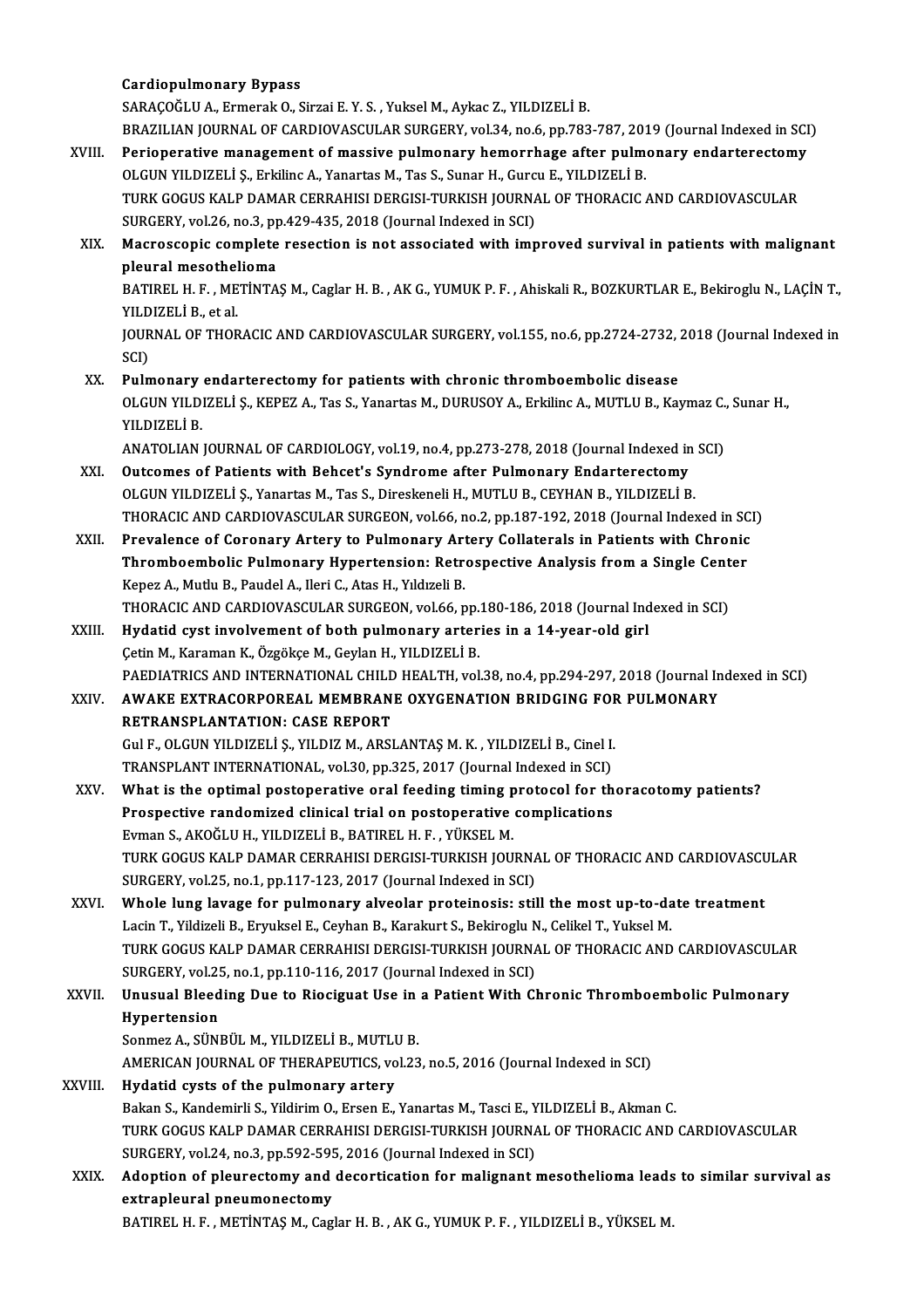JOURNAL OF THORACIC AND CARDIOVASCULAR SURGERY, vol.151, no.2, pp.478-484, 2016 (Journal Indexed in<br>SCD JOUR<br>SCI)<br>Eval JOURNAL OF THORACIC AND CARDIOVASCULAR SURGERY, vol.151, no.2, pp.478-484, 2016 (Journal Indexed is<br>SCI)<br>XXX. Evaluation of right and left heart mechanics in patients with chronic thromboembolic pulmonary<br>hypertension befo

- SCI)<br>Evaluation of right and left heart mechanics in patients with chronic<br>hypertension before and after pulmonary thromboendarterectomy<br>SÜNPÜLM, Kivplk T. Durmus E. VU DIZELLP, MUTH U.P. Evaluation of right and left heart mechanics in pati<br>hypertension before and after pulmonary thrombo<br>SÜNBÜL M., Kivrak T., Durmus E., YILDIZELİ B., MUTLU B.<br>INTERNATIONAL JOURNAL OF CARDIOVASCULAR IMACU hypertension before and after pulmonary thromboendarterectomy<br>SÜNBÜL M., Kivrak T., Durmus E., YILDIZELİ B., MUTLU B.<br>INTERNATIONAL JOURNAL OF CARDIOVASCULAR IMAGING, vol.31, no.6, pp.1159-1167, 2015 (Journal Indexed in<br>SC SÜNI<br>INTE<br>SCI)<br>Effe: INTERNATIONAL JOURNAL OF CARDIOVASCULAR IMAGING, vol.31, no.6, pp.1159-1167, 2015 (Journ<br>SCI)<br>XXXI. Effect of the amount of intraoperative fluid administration on postoperative pulmonary<br>complications following anatomic lu SCI)<br>Effect of the amount of intraoperative fluid administration on postoperative pulmonary<br>complications following anatomic lung resections
- Effect of the amount of intraoperative fluid administration on postoperative pulmonary<br>complications following anatomic lung resections<br>ARSLANTAŞ M. K. , Kara H. V. , Tuncer B., YILDIZELİ B., YÜKSEL M., BOSTANCI K., Bekiro **complications<br>ARSLANTAŞ M. I<br>I., BATIREL H. F.<br>IOUPNAL OF TH** ARSLANTAŞ M. K. , Kara H. V. , Tuncer B., YILDIZELİ B., YÜKSEL M., BOSTANCI K., Bekiroglu N., KARARMAZ A., Cin<br>I., BATIREL H. F.<br>JOURNAL OF THORACIC AND CARDIOVASCULAR SURGERY, vol.149, no.1, pp.314-321, 2015 (Journal Inde I., BATIREL H. F.<br>JOURNAL OF THORACIC AND CARDIOVASCULAR SURGERY, vol.149, no.1, pp.314-321, 2015 (Journal Indexed in<br>SCI) JOURNAL OF THORACIC AND CARDIOVASCULAR SURGERY, vol.149, no.1, pp.314-321, 2015 (Journal Ind<br>SCI)<br>XXXII. Neutrophil/Lymphocyte Ratio Can Predict Postoperative Mortality in Patients with Chronic<br>Thromboombolic Pulmonary Hyp
- SCI)<br>Neutrophil/Lymphocyte Ratio Can Predict I<br>Thromboembolic Pulmonary Hypertension<br>Yanartas M. Kalkan M. E. Arelan A. Tas S. C. Ka Neutrophil/Lymphocyte Ratio Can Predict Postoperative Mortality in Pat<br>Thromboembolic Pulmonary Hypertension<br>Yanartas M., Kalkan M. E. , Arslan A., Tas S. G. , Koksal C., Bekiroglu N., YILDIZELİ B.<br>ANNALS OF THOPACIC AND C Thromboembolic Pulmonary Hypertension<br>Yanartas M., Kalkan M. E. , Arslan A., Tas S. G. , Koksal C., Bekiroglu N., YILDIZELİ B.<br>ANNALS OF THORACIC AND CARDIOVASCULAR SURGERY, vol.21, no.3, pp.229-235, 2015 (Journal Indexed
- Yanartas M., Kalkan M. E. , Arslan A., Tas S. G. , Koksal C., Bekiroglu N., YILDIZELİ B.<br>ANNALS OF THORACIC AND CARDIOVASCULAR SURGERY, vol.21, no.3, pp.229-235, 2015 (Journ<br>XXXIII. Pulmonary Artery Sarcoma Masquerading as ANNALS OF THORACIC AND CARDIOVASCULAR SURGERY, vol.21, no.3, pp.229-235, 20<br>Pulmonary Artery Sarcoma Masquerading as Chronic Pulmonary Thromboel<br>Coskun U., Sinan U.Y., Calpar I., YILDIZELİ B., Yanartas M., FİLİNTE D., Kucu Pulmonary Artery Sarcoma Masquerading as Chronic Pulmonary Thromboemboli<br>Coskun U., Sinan U. Y. , Calpar I., YILDIZELİ B., Yanartas M., FİLİNTE D., Kucukoglu M. S.<br>TEXAS HEART INSTITUTE JOURNAL, vol.41, no.5, pp.518-522, 2 Coskun U., Sinan U. Y., Calpar I., YILDIZELİ B., Yanartas M., FİLİNTE D., Kucukoglu<br>TEXAS HEART INSTITUTE JOURNAL, vol.41, no.5, pp.518-522, 2014 (Journal Inde<br>XXXIV. Pulmonary Embolism: A Late Complication of Pectus Excav
- TEXAS HEART INSTITUTE JOURNAL, vol.41, no.5, pp.518-522, 2014 (Journ<br>Pulmonary Embolism: A Late Complication of Pectus Excavatum R<br>Abaci O., Cetinkal G., Kocas C., Evren E., Yildiz M., YILDIZELİ B., Yanartas M.<br>CONCENITAL Pulmonary Embolism: A Late Complication of Pectus Excavatum Repair<br>Abaci O., Cetinkal G., Kocas C., Evren E., Yildiz M., YILDIZELİ B., Yanartas M.<br>CONGENITAL HEART DISEASE, vol.9, no.4, 2014 (Journal Indexed in SCI)
- Abaci O., Cetinkal G., Kocas C., Evren E., Yildiz M., YILDIZELİ B., Yanartas M.<br>CONGENITAL HEART DISEASE, vol.9, no.4, 2014 (Journal Indexed in SCI)<br>XXXV. Accidental Superior Vena Cava Access to Central Venous System La CONGENITAL HEART DISEASE, vol.<br>Accidental Superior Vena Cava<br>Issaka A., YILDIZELİ B., YÜKSEL M.<br>ANNALS OF VASCULAR SUPCERY Accidental Superior Vena Cava Access to Central Venous System Lately Disclosed<br>Issaka A., YILDIZELİ B., YÜKSEL M.<br>ANNALS OF VASCULAR SURGERY, vol.28, no.4, pp.1045-1047, 2014 (Journal Indexed in SCI)<br>Evaluation of Improvem Issaka A., YILDIZELI B., YÜKSEL M.<br>ANNALS OF VASCULAR SURGERY, vol.28, no.4, pp.1045-1047, 2014 (Journal Indexed in SCI)<br>XXXVI. Evaluation of Improvement in Exercise Capacity after Pulmonary Endarterectomy in Patients

- ANNALS OF VASCULAR SURGERY, vol.28, no.4, pp.1045-1047, 2014 (Journal Indexed in SCI)<br>Evaluation of Improvement in Exercise Capacity after Pulmonary Endarterectomy in Patients with<br>Chronic Thromboembolic Pulmonary Hyperten Kepez A., Sünbül M., Kivrak T., Eroglu E., Özben Sadıç B., Yıldızeli B., Mutlu B. Chronic Thromboembolic Pulmonary Hypertension: Correlation with Echocardiogra<br>Kepez A., Sünbül M., Kivrak T., Eroglu E., Özben Sadıç B., Yıldızeli B., Mutlu B.<br>THORACIC AND CARDIOVASCULAR SURGEON, vol.62, pp.60-65, 2014 (J THORACIC AND CARDIOVASCULAR SURGEON, vol.62, pp.60-65, 2014 (Journal Indexed in SCI)<br>XXXVII. Management of Massive Pulmonary Hemorrhage Following Pulmonary Endarterectomy
- YILDIZELİ B., Arslan O., Tas S., Eldem B., Aksoy E., Kocak T., Sunar H. THORACIC AND CARDIOVASCULAR SURGEON, vol.62, no.1, pp.89-91, 2014 (Journal Indexed in SCI) YILDIZELİ B., Arslan O., Tas S., Eldem B., Aksoy E., Kocak T., Sunar H.<br>THORACIC AND CARDIOVASCULAR SURGEON, vol.62, no.1, pp.89-91, 2014 (Journal Indexed in SCI)<br>XXXVIII. IS PET/CT A BETTER TOOL THAN CT IN RESPONSE EVALUA

THORACIC AND CARDIOVASCULAR SURGEON, vol.62, no.1, pp.89-91<br>IS PET/CT A BETTER TOOL THAN CT IN RESPONSE EVALUAT<br>SMALL CELL LUNG CANCER AFTER CHEMORADIOTHERAPY?<br>VIMUK B E - Besinesh: M. DANE E Kanitar M. Altas B. Caslar H. IS PET/CT A BETTER TOOL THAN CT IN RESPONSE EVALUATION AND FOLLOW-UP OF STAGE III NC<br>SMALL CELL LUNG CANCER AFTER CHEMORADIOTHERAPY?<br>YUMUK P. F., Besiroglu M., DANE F., Kanitez M., Aktas B., Caglar H., YILDIZELİ B., DEDE F SMALL CELL LUNG CANCER AFTER CHEMORADIOTHERAPY?<br>YUMUK P. F. , Besiroglu M., DANE F., Kanitez M., Aktas B., Caglar H., YILDI2<br>JOURNAL OF THORACIC ONCOLOGY, vol.8, 2013 (Journal Indexed in SCI)<br>The role of nulmonary thromboo YUMUK P. F. , Besiroglu M., DANE F., Kanitez M., Aktas B., Caglar H., YILDIZELİ B., DEDE F., Atasoy B., Turk<br>JOURNAL OF THORACIC ONCOLOGY, vol.8, 2013 (Journal Indexed in SCI)<br>XXXIX. The role of pulmonary thromboendarterec

JOURNAL OF THORACIC ONCOLOGY, vol.8, 20<br>The role of pulmonary thromboendarte<br>pulmonary hypertension: a case report<br>Okutar O, VII DIZELLE J, HEGVAS T, N., Ayton The role of pulmonary thromboendarterectomy in management of chronic<br>pulmonary hypertension: a case report<br>Okutan O., YILDIZELİ B., Ursavas T. N. , Ayten O., Oztutgan T., Demirer E., Kartaloglu Z.<br>TURK COCUS KALR DAMAR CER pulmonary hypertension: a case report<br>Okutan O., YILDIZELİ B., Ursavas T. N. , Ayten O., Oztutgan T., Demirer E., Kartaloglu Z.<br>TURK GOGUS KALP DAMAR CERRAHISI DERGISI-TURKISH JOURNAL OF THORACIC AND CARDIOVASCULAR<br>SURCERY Okutan O., YILDIZELİ B., Ursavas T. N. , Ayten O., Oztutgan T., Demirer<br>TURK GOGUS KALP DAMAR CERRAHISI DERGISI-TURKISH JOURNAL<br>SURGERY, vol.21, no.4, pp.1129-1133, 2013 (Journal Indexed in SCI)<br>Effect of obstructive lung TURK GOGUS KALP DAMAR CERRAHISI DERGISI-TURKISH JOURNAL OF THORACIC AND CAR<br>SURGERY, vol.21, no.4, pp.1129-1133, 2013 (Journal Indexed in SCI)<br>XL. Effect of obstructive lung disease on mosaic attenuation patern in CTEPH pa

- SURGERY, vol.21, no.4, pp.1129-1133, 2013 (Journal Indexed in SCI)<br>Effect of obstructive lung disease on mosaic attenuation patern in<br>Eryuksel E., YILDIZELİ B., Cimsit C., Tandogdu S. O., Karakut S.<br>EUROPEAN RESPIRATORY JO Effect of obstructive lung disease on mosaic attenuation patern in CTEPH patient
- XLI. Do Nuss bars compromise the blood flow of the internal mammary arteries? EUROPEAN RESPIRATORY JOURNAL, vol.42, 2013 (Journal Indexed in SCI)<br>Do Nuss bars compromise the blood flow of the internal mammary arteries?<br>YÜKSEL M., Ozalper M. H. , BOSTANCI K., ERMERAK N. O. , Cimsit C., Tasali N., YIL INTERACTIVE CARDIOVASCULAR AND THORACIC SURGERY, vol.17, no.3, pp.571-575, 2013 (Journal Indexed in<br>SCI) YÜKS<br>INTE<br>SCI)<br>Bulm INTERACTIVE CARDIOVASCULAR AND THORACIC SURGERY, vol.17, no.3, pp.571-575, 2013 (Journal Indexed in<br>SCI)<br>XLII. Pulmonary endarterectomy for chronic thrombo-embolic pulmonary hypertension: an institutional<br>aunoniones
- SCI)<br>Pulmonary<br>experience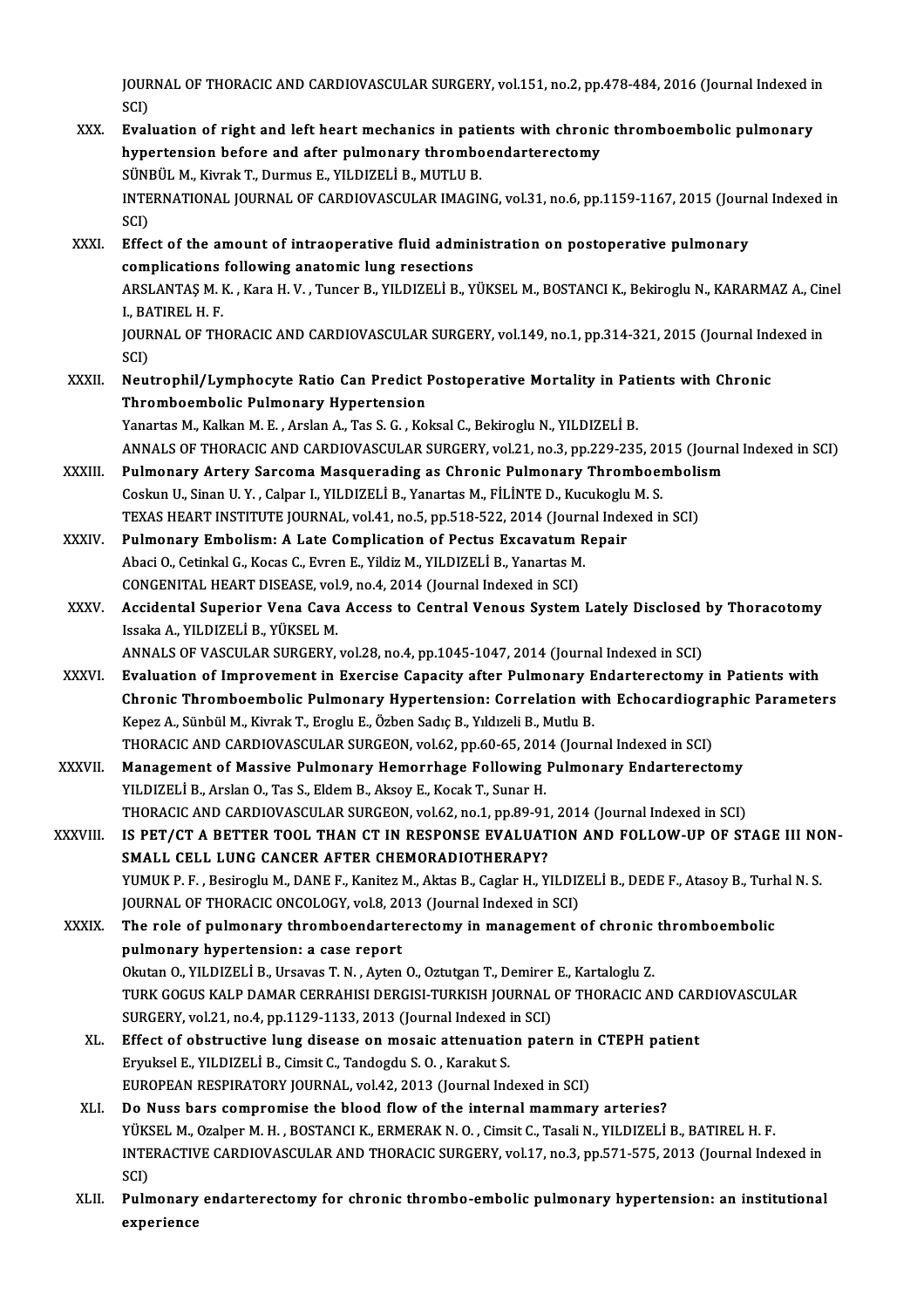YILDIZELİ B., Tas S., Yanartas M., Kaymaz C., MUTLU B., KARAKURT S., Altinay E., Eldem B., ERMERAK N. O. ,<br>RATIREL H. E., et sl YILDIZELİ B., Tas S.,<br>BATIREL H. F. , et al.<br>EUROPEAN JOURNA YILDIZELİ B., Tas S., Yanartas M., Kaymaz C., MUTLU B., KARAKURT S., Altinay E., Eldem B., ERMERA<br>BATIREL H. F. , et al.<br>EUROPEAN JOURNAL OF CARDIO-THORACIC SURGERY, vol.44, no.3, 2013 (Journal Indexed in SCI)<br>Besestian of

EUROPEAN JOURNAL OF CARDIO-THORACIC SURGERY, vol.44, no.3, 2013 (Journal Indexed in SCI)

- BATIREL H. F. , et al.<br>EUROPEAN JOURNAL OF CARDIO-THORACIC SURGERY, vol.44, no.3, 2013 (Journal Indexed<br>XLIII. Resection of synchronous ipsilateral giant bullae and bronchial carcinoid tumor<br>Issaka A., BOSTANCI K., YILDIZE Resection of synchronous ipsilateral giant bullae and bronchial carcinoid tumor<br>Issaka A., BOSTANCI K., YILDIZELİ B., YÜKSEL M., BATIREL H. F.<br>TURK GOGUS KALP DAMAR CERRAHISI DERGISI-TURKISH JOURNAL OF THORACIC AND CARDIOV Issaka A., BOSTANCI K., YILDIZELİ B., YÜKSEL M., BATIREL H. F.<br>TURK GOGUS KALP DAMAR CERRAHISI DERGISI-TURKISH JOURNA<br>SURGERY, vol.21, no.2, pp.523-526, 2013 (Journal Indexed in SCI)<br>Bulmonary, ondattarastamy in shranis th TURK GOGUS KALP DAMAR CERRAHISI DERGISI-TURKISH JOURNAL OF THORACIC AND CAR<br>SURGERY, vol.21, no.2, pp.523-526, 2013 (Journal Indexed in SCI)<br>XLIV. Pulmonary endarterectomy in chronic thromboembolic pulmonary hypertension<br>S
- SURGERY, vol.21, no.2, pp.523-526, 2013 (Journal Indexed in SCI)<br>Pulmonary endarterectomy in chronic thromboembolic pulmonary hypertensi<br>Sunar H., YILDIZELİ B., Tas S., Yanartas M., Sacli H., Kis M., Cayhan B., Kocak T., K Pulmonary endarterectomy in chronic thromboembolic pulmonary hypertension<br>Sunar H., YILDIZELİ B., Tas S., Yanartas M., Sacli H., Kis M., Cayhan B., Kocak T., Kaymaz C.<br>TURK GOGUS KALP DAMAR CERRAHISI DERGISI-TURKISH JOURNA Sunar H., YILDIZELİ B., Tas S., Yanartas M., Sacli H., Kis M., Cayh<br>TURK GOGUS KALP DAMAR CERRAHISI DERGISI-TURKISH JOU<br>SURGERY, vol.21, no.1, pp.7-13, 2013 (Journal Indexed in SCI)<br>Thumis nauroondoerino sarsinoma prosenti
- XLV. Thymic neuroendocrine carcinoma presenting as cushing's syndrome: treatmentwith octreotide combined with surgery and radiotherapy. Thymic neuroendocrine carcinoma presenting as cushing's syndrome: treatmen<br>combined with surgery and radiotherapy.<br>Asicioglu E., Gonenli G., Kahveci A., YILDIZELİ B., Deyneli O., YAVUZ D., YÜKSEL M., Akalin S.<br>Onkelegia ve combined with surgery and radiotherapy.<br>Asicioglu E., Gonenli G., Kahveci A., YILDIZELİ B., Deyneli O., YAVUZ I<br>Onkologie, vol.34, pp.46-9, 2011 (Journal Indexed in SCI Expanded)<br>Pulmonony thromboondarterestemy.
	-
- Asicioglu E., Gonenli G., Kahveci A., YILDIZ<br>Onkologie, vol.34, pp.46-9, 2011 (Journal<br>XLVI. Pulmonary thromboendarterectomy<br>VILDIZELLE Lebin S Onkologie, vol.34, pp.46-9, 2011 (Journal Indexed in SCI Expanded)<br>Pulmonary thromboendarterectomy<br>YILDIZELİ B., Isbir S. ANATOLIAN JOURNAL OF CARDIOLOGY, vol.10, pp.31-38, 2010 (Journal Indexed in SCI)

YILDIZELİ B., Isbir S.<br>ANATOLIAN JOURNAL OF CARDIOLOGY, vol.10, pp.31-38, 2010 (Journal Indexed in SCI)<br>XLVII. Postoperative psychiatric disorders in general thoracic surgery: incidence, risk factors and<br>AUTEOMOG ANATOLIAI<br>Postopera<br>outcomes<br>ÖZVUPTKA Postoperative psychiatric disorders in general thoracic surgery: incidence, risk factor<br>outcomes<br>ÖZYURTKAN M. O. , YILDIZELİ B., Kuscu K., Bekiroglu N., BOSTANCI K., BATIREL H. F. , YÜKSEL M.<br>FUROPEAN JOURNAL OF CARDIO THO

outcomes<br>ÖZYURTKAN M. O. , YILDIZELİ B., Kuscu K., Bekiroglu N., BOSTANCI K., BATIREL H. F. , YÜKSEL M.<br>EUROPEAN JOURNAL OF CARDIO-THORACIC SURGERY, vol.37, no.5, pp.1152-1157, 2010 (Journal Indexed in SCI)

## ÖZYURTKAN M. O. , YILDIZELİ B., Kuscu K., Bekiroglu N., BOSTANCI K., BATIREL H. F. , YÜKSEL M.<br>EUROPEAN JOURNAL OF CARDIO-THORACIC SURGERY, vol.37, no.5, pp.1152-1157, 2010 (Journal Indexe<br>XLVIII. The Size of the Esoph EUROPEAN JOURNAL OF CARDIO-<br>The Size of the Esophageal Hia<br>Intraoperative Measurements<br>PATIPEL H. E. Uvaur Pouramieli ( The Size of the Esophageal Hiatus in Gastroesophageal Reflux Pathophysiology: C<br>Intraoperative Measurements<br>BATIREL H. F. , Uygur-Bayramicli O., GİRAL A., Ekici B., Bekiroglu N., YILDIZELİ B., Yueksel M.<br>JOUPMAL OE GASTROM

Intraoperative Measurements<br>BATIREL H. F. , Uygur-Bayramicli O., GİRAL A., Ekici B., Bekiroglu N., YILDIZELİ B., Yueksel M.<br>JOURNAL OF GASTROINTESTINAL SURGERY, vol.14, no.1, pp.38-44, 2010 (Journal Indexed in SCI)<br>Trimoda BATIREL H. F. , Uygur-Bayramicli O., GİRAL A., Ekici B., Bekiroglu N<br>JOURNAL OF GASTROINTESTINAL SURGERY, vol.14, no.1, pp.38-44<br>XLIX. Trimodality treatment of malignant pleural mesothelioma

- Trimodality treatment of malignant pleural mesothelioma<br>BATIREL H. F. , METİNTAŞ M., Caglar H. B. , YILDIZELİ B., LAÇİN T., BOSTANCI K., Akgul A. G. , Evman S., YÜKSEL M. Trimodality treatment of malignant pleural mesothelioma<br>BATIREL H. F. , METİNTAŞ M., Caglar H. B. , YILDIZELİ B., LAÇİN T., BOSTANCI K., Akgul A. G.<br>JOURNAL OF THORACIC ONCOLOGY, vol.3, no.5, pp.499-504, 2008 (Journal Inde
	- L. Laparoscopic repair of a gastric volvulus occurring as a long-termcomplication of left JOURNAL OF THORACIC ONCOLOGY, vo<br>Laparoscopic repair of a gastric vo<br>pneumonectomy: Report of a case Batirel H. F., Uygur-Bayramicli O., Guler S., Yildizeli B., Yuksel M.

SURGERY TODAY, vol.37, no.1, pp.43-45, 2007 (Journal Indexed in SCI)

- LI. Effects of multiple pulmonary aspirations of enteral solutions on lung tissue damage SURGERY TODAY, vol.37, no.1, pp.43-45, 2007 (Journal Indexed in SCI)<br>Effects of multiple pulmonary aspirations of enteral solutions of<br>Umuroglu T., Takil A., Irmak P., Yildizeli B., Ahiskali R., Dogan V., Gogus F.<br>CLINICAL Effects of multiple pulmonary aspirations of enteral solutions on lumuroglu T., Takil A., Irmak P., Yildizeli B., Ahiskali R., Dogan V., Gogus F.<br>CLINICAL NUTRITION, vol.25, no.1, pp.45-50, 2006 (Journal Indexed in SCI)<br>Po
- CLINICAL NUTRITION, vol.25, no.1, pp.45-50, 2006 (Journal Indexed in SCI)<br>LII. Postpneumonectomy esophageal compression: an unusual complication Yuksel M., Yildizeli B., Evman S., Kodalli N. Postpneumonectomy esophageal compression: an unusual complication<br>Yuksel M., Yildizeli B., Evman S., Kodalli N.<br>EUROPEAN JOURNAL OF CARDIO-THORACIC SURGERY, vol.28, no.1, pp.180-181, 2005 (Journal Indexed in SCI)<br>An uncomm Yuksel M., Yildizeli B., Evman S., Kodalli N.<br>EUROPEAN JOURNAL OF CARDIO-THORACIC SURGERY, vol.28, no.1, pp.180-181, 2005 (Journal puncture<br>LIII. An uncommon complication of thoracic epidural anesthesia: Pleural puncture
- LIII. An uncommon complication of thoracic epidural anesthesia: Pleural puncture<br>Eti Z., Lacin T., Yildizeli B., Dogan V., Gogus F., Yuksel M. An uncommon complication of thoracic epidural anesthesia: Pleural puncture<br>Eti Z., Lacin T., Yildizeli B., Dogan V., Gogus F., Yuksel M.<br>ANESTHESIA AND ANALGESIA, vol.100, no.5, pp.1540-1541, 2005 (Journal Indexed in SCI)<br> Eti Z., Lacin T., Yildizeli B., Dogan V., Gogus F., Yuksel M.<br>ANESTHESIA AND ANALGESIA, vol.100, no.5, pp.1540-1541, 2005 (Journal Indexe<br>LIV. Mucoepidermoid carcinoma of the bronchus: A rare entity in childhood<br>Kut A. Kar
- ANESTHESIA AND ANALGESIA, vol.100, no.5, pp.1540-1541, 2005 (Journal Inde:<br>Mucoepidermoid carcinoma of the bronchus: A rare entity in childhoo:<br>Kut A., Karadag B., Karakoc F., Ersu R., Yildizeli B., Kotiloglu E., Yuksel M. Mucoepidermoid carcinoma of the bronchus: A rare entity in childhood<br>Kut A., Karadag B., Karakoc F., Ersu R., Yildizeli B., Kotiloglu E., Yuksel M., Dagli E.<br>PEDIATRICS INTERNATIONAL, vol.47, no.2, pp.203-205, 2005 (Journa
- LV. Factors associated with postoperative delirium after thoracic surgery PEDIATRICS INTERNATIONAL, vol.47, no.2, pp.203-205, 2005 (Journal<br>Factors associated with postoperative delirium after thoracic<br>Yildizeli B., Ozyurtkan O., Batirel H. F. , Kuscu K., Bekiroglu N., Yuksel M.<br>ANNALS OF THOPAC Factors associated with postoperative delirium after thoracic surgery<br>Yildizeli B., Ozyurtkan O., Batirel H. F. , Kuscu K., Bekiroglu N., Yuksel M.<br>ANNALS OF THORACIC SURGERY, vol.79, no.3, pp.1004-1009, 2005 (Journal Inde Yildizeli B., Ozyurtkan O., Batirel H. F., Kuscu K., Bekiroglu<br>ANNALS OF THORACIC SURGERY, vol.79, no.3, pp.1004-1<br>LVI. Approach to fragmented central venous catheters<br>Vildizeli B. Login T. Beltagiagh: E. Betinel H. E. Vul
- ANNALS OF THORACIC SURGERY, vol.79, no.3, pp.1004-1<br>Approach to fragmented central venous catheters<br>Yildizeli B., Lacin T., Baltacioglu F., Batirel H. F. , Yuksel M.<br>WASCULAB vol.13, no.3, nn.120,122, 2005 (Journal Index Approach to fragmented central venous catheters<br>Yildizeli B., Lacin T., Baltacioglu F., Batirel H. F. , Yuksel M.<br>VASCULAR, vol.13, no.2, pp.120-123, 2005 (Journal Indexed in SCI)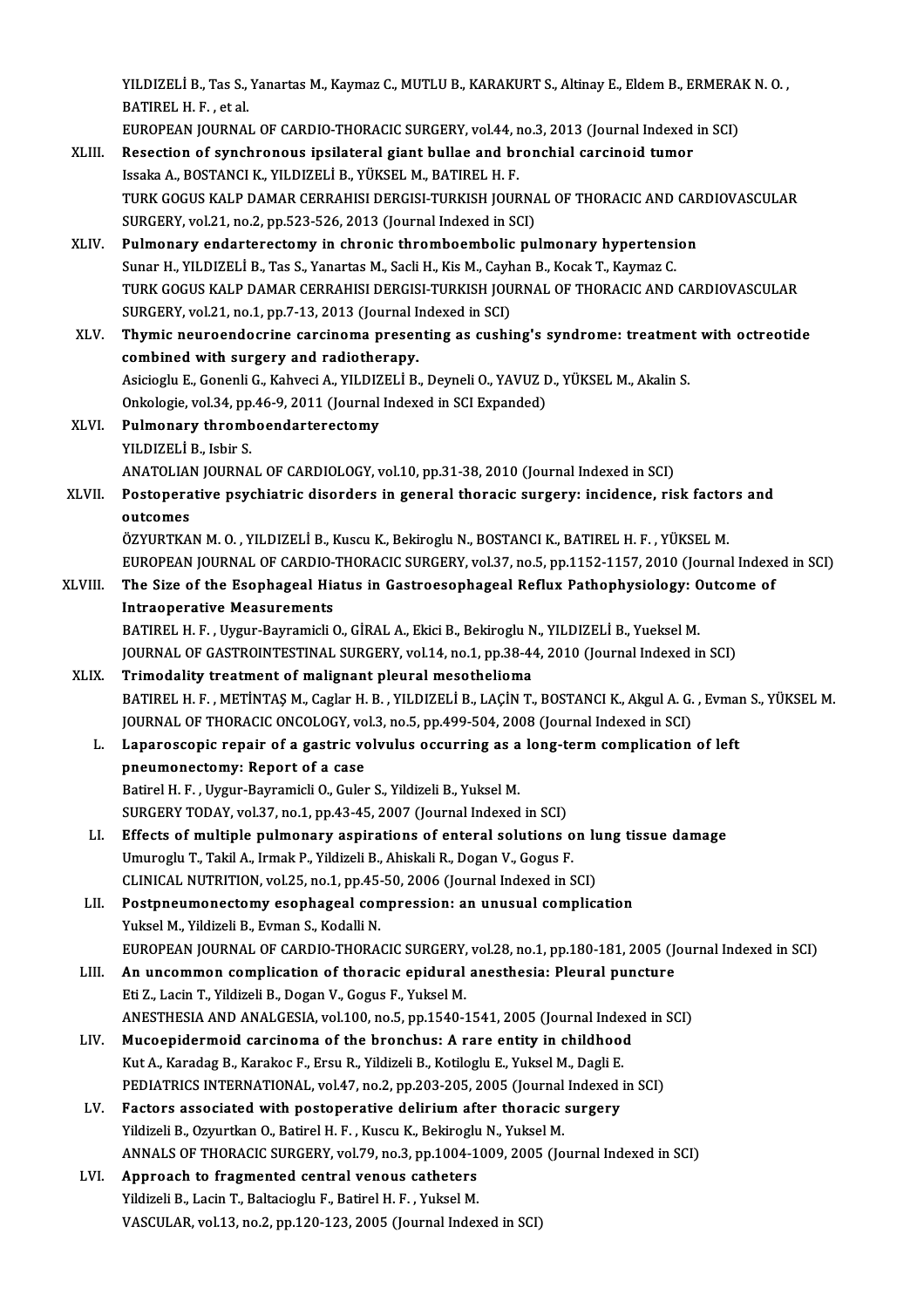| LVII.  | Histopathologic effects of lipid content of enteral solutions after pulmonary aspiration in rats     |
|--------|------------------------------------------------------------------------------------------------------|
|        | Takil A., Umuroglu T., Gogus Y., Eti Z., Yildizeli B., Ahiskali R.                                   |
|        | NUTRITION, vol.19, pp.666-669, 2003 (Journal Indexed in SCI)                                         |
| LVIII. | Foreign body aspiration: What is the outcome?                                                        |
|        | Karakoc F., Karadag B., Akbenlioglu C., Ersu R., Yildizeli B., Yuksel M., Dagli E.                   |
|        | PEDIATRIC PULMONOLOGY, vol.34, no.1, pp.30-36, 2002 (Journal Indexed in SCI)                         |
| LIX.   | Effects of intrabronchial foreign body retention                                                     |
|        | Yildizeli B., Zonuzi F., Yuksel M., Kodalli N., Cakalagaoglu F., Kullu S.                            |
|        | PEDIATRIC PULMONOLOGY, vol.33, no.5, pp.362-367, 2002 (Journal Indexed in SCI)                       |
| LX.    | Chylothorax and lymphangiomyomatosis                                                                 |
|        | Yildizeli B., Yuksel M.                                                                              |
|        | ANNALS OF THORACIC SURGERY, vol.69, no.5, pp.1640, 2000 (Journal Indexed in SCI)                     |
| LXI.   | <b>Tracheal prostheses</b>                                                                           |
|        | Ercan S., Yuksel M., Batirel H. F., Yildizeli B.                                                     |
|        | ANNALS OF THORACIC SURGERY, vol.67, no.4, pp.1215-1216, 1999 (Journal Indexed in SCI)                |
| LXII.  | Thorax high resolution computerized tomography findings in asthmatic children with unusual           |
|        | clinical manifestations                                                                              |
|        | Nuhoglu Y., Bahceciler N., Yuksel M., Kodalli N., Barlan I., Yildizeli B., Basaran M.                |
|        | ANNALS OF ALLERGY ASTHMA & IMMUNOLOGY, vol.82, no.3, pp.311-314, 1999 (Journal Indexed in SCI)       |
| LXIII. | Multiple primary lung carcinomas                                                                     |
|        | Yildizeli B., Yuksel M., Ercan S., Batirel H. F.                                                     |
|        | JOURNAL OF THORACIC AND CARDIOVASCULAR SURGERY, vol.117, no.2, pp.405-406, 1999 (Journal Indexed in  |
|        | SCI)                                                                                                 |
| LXIV.  | Approach to severe blunt thoracic trauma and thoracoplasty                                           |
|        | Batirel H. F., Yuksel M., Zonuzi F., Ercan S., Yildizeli B.                                          |
|        | ANNALS OF THORACIC SURGERY, vol.64, no.4, pp.1224, 1997 (Journal Indexed in SCI)                     |
| LXV.   | Isolated primary chylopericardium                                                                    |
|        | Yuksel M., Yildizeli B., Zonuzi F., Batirel H. F.                                                    |
|        | EUROPEAN JOURNAL OF CARDIO-THORACIC SURGERY, vol.12, no.2, pp.319-321, 1997 (Journal Indexed in SCI) |
| LXVI.  | Isolated primary chylopericardium                                                                    |
|        | Yuksel M., Yildizeli B., Zonuzi F., Batirel H. F.                                                    |
|        | JOURNAL OF THORACIC AND CARDIOVASCULAR SURGERY, vol.114, no.2, pp.299, 1997 (Journal Indexed in SCI) |
|        |                                                                                                      |

## Articles Published in Other Journals

- rticles Published in Other Journals<br>I. Recruitment maneuver application following pulmonary endarterectomy; does it have any impact on<br>Fenerfusion lung injury and eutseme? reperfusion and the control your manu-<br>Recruitment maneuver application foll<br>reperfusion lung injury and outcome?<br>PERIDOČLUC N. VILDIZELLE CURCUM Recruitment maneuver application following pulmonary endarterectomy;<br>reperfusion lung injury and outcome?<br>BEKİROĞLU G.N., YILDIZELİ B., GÜRCÜ M. E. , Baysal P. K. , YANAR K., ERKILINÇ A.<br>ANNALS OF CLINICAL AND ANALYTICAL M reperfusion lung injury and outcome?<br>BEKİROĞLU G. N. , YILDIZELİ B., GÜRCÜ M. E. , Baysal P. K. , YANAR K., ERKILINÇ A.<br>ANNALS OF CLINICAL AND ANALYTICAL MEDICINE, vol.12, no.7, pp.794-799, 2021 (Other Refereed National<br>Jo BEKİROĞI<br>ANNALS (<br>Journals)<br>Curront ( ANNALS OF CLINICAL AND ANALYTICAL MEDICINE, vol.12, no.7, pp.794-799, 2021 (Other Refereed National<br>Journals)<br>II. Current strategies for managing chronic thromboembolic pulmonary hypertension: results of the<br>worldwide proc
- Journals)<br>Current strategies for managing chronic<br>worldwide prospective CTEPH Registry<br>Cuth S. D'Armini A.M., Delereiv M. Nekayar Current strategies for managing chronic thromboembolic pulmonary hypertension: results of the<br>worldwide prospective CTEPH Registry<br>Guth S., D'Armini A. M. , Delcroix M., Nakayama K., Fadel E., Hoole S. P. , Jenkins D. P. , Worldwi<br>Guth S., I<br>M. , et al.<br>EPLOPEN Guth S., D'Armini A. M. , Delcroix M., Nakayama K., Fadel E., Hoole<br>M. , et al.<br>ERJ OPEN RESEARCH, vol.7, no.3, 2021 (Journal Indexed in ESCI)<br>Correlation Petuseen Perfusion Abnormalities Eutent in V. M. , et al.<br>ERJ OPEN RESEARCH, vol.7, no.3, 2021 (Journal Indexed in ESCI)<br>III. Correlation Between Perfusion Abnormalities Extent in Ventilation/Perfusion SPECT/CT with
- Hemodynamic Parameters in Patients with Chronic Thromboembolic Pulmonary Hypertension Özgüven S., Kesim S., Öksüzoğlu K., Yanartaş M., Taş S., Şen F., Öneş T., İnanır S., Turoğlu H. T. , Mutlu B., et al. Molecular imaging and radionuclide therapy, vol.30, no.1, pp.28-33, 2021 (Refereed Journals of Other Institutions)
- IV. Comparison of postoperative pain and pain control techniques in uniportal and biportal VATS and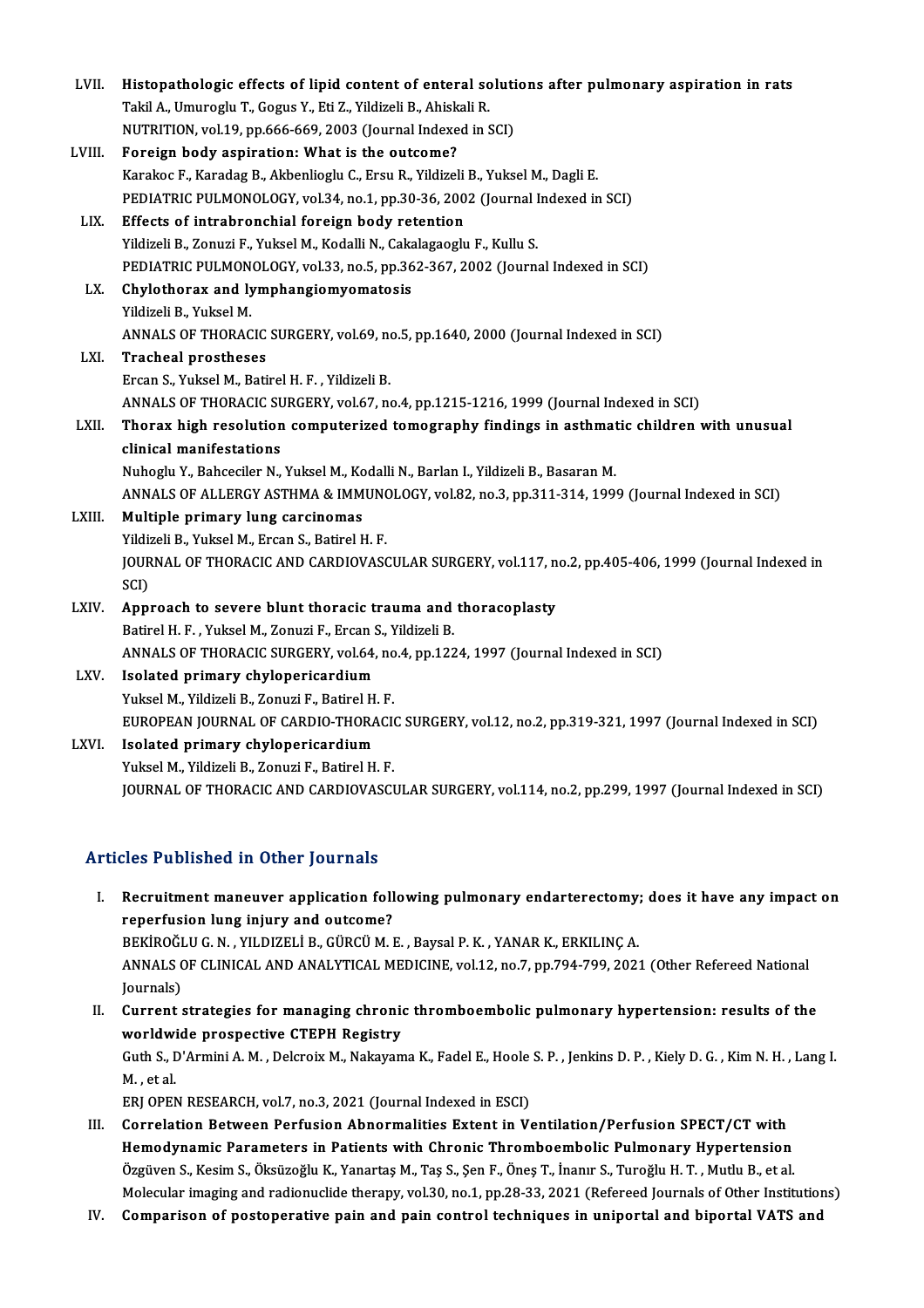open surgery patients open surgery patients<br>Cetinkaya C., BİLGİ Z., LAÇİN T., BOSTANCI K., YILDIZELİ B., YÜKSEL M., BATIREL H. F.<br>MARMARA MEDICAL JOURNAL .val 34. no 3. np 260.266.2021 (Journal Indoved in ES open surgery patients<br>Cetinkaya C., BİLGİ Z., LAÇİN T., BOSTANCI K., YILDIZELİ B., YÜKSEL M., BATIREL H. F.<br>MARMARA MEDICAL JOURNAL, vol.34, no.3, pp.260-266, 2021 (Journal Indexed in ESCI)<br>ITurkieh Cardiology Association Cetinkaya C., BİLGİ Z., LAÇİN T., BOSTANCI K., YILDIZELİ B., YÜKSEL M., BATIREL H. F.<br>MARMARA MEDICAL JOURNAL, vol.34, no.3, pp.260-266, 2021 (Journal Indexed in ESCI)<br>V. [Turkish Cardiology Association Consensus Repor MARMARA MEDICAL JOURNA<br>[Turkish Cardiology Assoc<br>Diseases (May 13, 2020)]. [Turkish Cardiology Association Consensus Report: COVID-19 Pandemic and Cardiovascula<br>Diseases (May 13, 2020)].<br>Aktoz M., Altay H., Aslanger E., Atalar E., Atar İ., Aytekin V., Baykan A., Barçın C., Barış N., Boyacı A., et Diseases (May 13, 2020)].<br>Aktoz M., Altay H., Aslanger E., Atalar E., Atar İ., Aytekin V., Baykan A., Barçın C., Barış N., Boyacı A., et al.<br>Turk Kardiyoloji Dernegi arsivi : Turk Kardiyoloji Derneginin yayin organidir, vo Aktoz M., Altay H., Aslanger E., .<br>Turk Kardiyoloji Dernegi arsivi<br>Journals of Other Institutions)<br>Diagnostis modality for ove Turk Kardiyoloji Dernegi arsivi : Turk Kardiyoloji Derneginin yayin organidir, vol.48, pp.1-87, 2020 (Refe<br>Journals of Other Institutions)<br>VI. Diagnostic modality for evaluation of right ventricle in chronic thromboemb **Journals of Other Instituti<br>Diagnostic modality fo<br>hypertension patients<br>OČUZ M. KIVRAK T. SÜN** Diagnostic modality for evaluation of right ventricle in ch<br>hypertension patients<br>OĞUZ M., KIVRAK T., SÜNBÜL M., dede f., YILDIZELİ B., MUTLU B.<br>International Journal of the Cordiausceular Academu vel 5, no 4. hypertension patients<br>OĞUZ M., KIVRAK T., SÜNBÜL M., dede f., YILDIZELİ B., MUTLU B.<br>International Journal of the Cardiovascular Academy, vol.5, no.4, pp.152, 2019 (Refereed Journals of Other<br>Institutions) OĞUZ M., KIVRAK T., SÜNBÜL M., dede f., YILDIZELİ B., MUTLU B. International Journal of the Cardiovascu<br>Institutions)<br>VII. Trakeanın diğer benign patolojileri<br>Qookaağlu i VII DIZELİ P Institutions)<br>Trakeanın diğer benign<br>ocakcıoğlu i., YILDIZELİ B.<br>Türkiye Klinikleri Tin Bilim ocakcıoğlu i., YILDIZELİ B.<br>Türkiye Klinikleri Tip Bilimleri Dergisi, vol.9, no.2, pp.63-73, 2019 (Other Refereed National Journals) VIII. EXPRESS: Real-Life Data of Direct Anticoagulant Use, Bleeding Risk and Venous Thromboembolism Türkiye Klinikleri Tip Bilimleri Dergisi, vol.9, no.2, pp.63-73, 2019 (Other Refereed National Journals)<br>EXPRESS: Real-Life Data of Direct Anticoagulant Use, Bleeding Risk and Venous Thromboemb<br>Recurrence in Chronic Thromb EXPRESS: Real-Life <mark>E</mark><br>Recurrence in Chron<br>Retrospective Study<br>serts MITUE liscal Recurrence in Chronic Thromboembolic Pulmonary Hypertension Pat<br>Retrospective Study<br>sert s., MUTLU B., kocakaya d., KAPTAN D., ATAŞ H., ERDOĞAN O., YILDIZELİ B.<br>Pulmonary Circulation 2010 (Refereed Jeurnals ef Other Instit Retrospective Study<br>sert s., MUTLU B., kocakaya d., KAPTAN D., ATAŞ H., ERDOĞAN O., YILD!<br>Pulmonary Circulation, 2019 (Refereed Journals of Other Institutions)<br>Massive Pulmonary Homorrhage Following Pulmonary Endert Pulmonary Circulation, 2019 (Refereed Journals of Other Institutions)<br>IX. Massive Pulmonary Hemorrhage Following Pulmonary Endarterectomy özgürm.m., YANARTAŞM., taş s., altınay e., oğuş h., erkılınç a., YILDIZELİ B. Massive Pulmonary Hemorrhage Following Pulmonary Endarterectomy<br>özgür m. m. , YANARTAŞ M., taş s., altınay e., oğuş h., erkılınç a., YILDIZELİ B.<br>Kosuyolu Heart Journal, vol.22, no.2, pp.134-136, 2019 (Other Refereed Natio özgür m. m. , YANARTAŞ M., taş s., altınay e., oğuş h., erkılınç a., YILDIZELİ B.<br>Kosuyolu Heart Journal, vol.22, no.2, pp.134-136, 2019 (Other Refereed National Journals)<br>X. Discontinuation of Antithrombotic Medicatio Kosuyolu Heart Jour<br>Discontinuation o<br>Thoracic Surgery<br>SARACOČI U A. CÜN Discontinuation of Antithrombotic Medications: Thrombosis or Bleeding in<br>Thoracic Surgery<br>SARAÇOĞLU A., GÜNGÖR ARSLAN D., ŞİRAZİ E., YILDIZELİ B., YÜKSEL M., AYKAÇ Z. Z.<br>Clinics in Medicine. 2019 (Refereed Journals ef Othe Thoracic Surgery<br>SARAÇOĞLU A., GÜNGÖR ARSLAN D., ŞİRAZİ E., YILDIZELİ B., YÜKSEL M., AYKAÇ Z. Z.<br>Clinics in Medicine, 2019 (Refereed Journals of Other Institutions) SARAÇOĞLU A., GÜNGÖR ARSLAN D., ŞİRAZİ E., YILDIZELİ B., YÜKSEL M., AYKA<br>Clinics in Medicine, 2019 (Refereed Journals of Other Institutions)<br>XI. Does pulmonary endarterectomy have arrhythmia prevention effect?<br>ENPAET VU DI Clinics in Medicine, 2019 (Refereed<br>Does pulmonary endarterecton<br>KIVRAK T., YILDIZELİ B., MUTLU B.<br>International Journal of the Cardiox Does pulmonary endarterectomy have arrhythmia prevention effect?<br>KIVRAK T., YILDIZELİ B., MUTLU B.<br>International Journal of the Cardiovascular Academy, vol.4, no.2, pp.23, 2018 (Refereed Journals of Other<br>Institutione) KIVRAK T., Y<br>International<br>Institutions)<br>No. Advance International Journal of the Cardiovascular Academy, vol.4, no.2, pp.23, 2018 (Refereed Journals of Other<br>Institutions)<br>XII. No Adverse Outcomes of Video-Assisted Thoracoscopic Surgery Resection of cT2 Non-Small Cell<br>Inna Institutions)<br>No Adverse Outcomes of Video-Assisted Thorac<br>Lung Cancer during the Learning Curve Period<br>Piuci 7, PATIDEL H E, VILDIZELLE POSTANCLK L No Adverse Outcomes of Video-Assisted Thoracoscopic Surgery<br>Lung Cancer during the Learning Curve Period<br>BİLGİ Z., BATIREL H. F. , YILDIZELİ B., BOSTANCI K., LAÇİN T., YÜKSEL M.<br>The Korean Journal of Thorasis and Cardiovas Lung Cancer during the Learning Curve Period<br>BİLGİ Z., BATIREL H. F. , YILDIZELİ B., BOSTANCI K., LAÇİN T., YÜKSEL M.<br>The Korean Journal of Thoracic and Cardiovascular Surgery, vol.50, no.4, pp.275-280, 2017 (Refereed Jour BİLGİ Z., BATIREL I<br>The Korean Journa<br>Other Institutions)<br>Provolance of Bu The Korean Journal of Thoracic and Cardiovascular Surgery, vol.50, no.4, pp.275-280, 2017 (Refereed Journa<br>Other Institutions)<br>XIII. Prevelance of Pulmonary Atherosclerosis in Patients With Chronic Thromboembolic Pulmonary Other Institution<br>Prevelance of<br>Hypertension<br>KWPAK Tobela Prevelance of Pulmonary Atherosclerosis in Patients With Chronic Throm<br>Hypertension<br>KIVRAK T., bolayır h.a. , KANAR B. G. , akaslan d., KEPEZ A., MUTLU B., YILDIZELİ B.<br>American Journal of Cardiousceular and Thoracis Surge Hypertension<br>KIVRAK T., bolayır h. a. , KANAR B. G. , akaslan d., KEPEZ A., MUTLU B., YILDIZELİ B.<br>American Journal of Cardiovascular and Thoracic Surgery, vol.2, no.4, pp.1-4, 2017 (Refereed Journals of Other<br>Institutions KIVRAK T., b<br>American Jou<br>Institutions)<br>The Pelatio American Journal of Cardiovascular and Thoracic Surgery, vol.2, no.4, pp.1-4, 2017 (Refereed Journals of Other<br>Institutions)<br>XIV. The Relationship between Vitamin D Deficiency and Pulmonary Artery Atherosclerosis in Chroni Institutions)<br>The Relationship between<br>Thromboembolic Patients<br>KIVRAK T. belaur b.e., KAN The Relationship between Vitamin D Deficiency and Pulmonary Artery A<br>Thromboembolic Patients<br>KIVRAK T., bolayır h.a. , KANAR B. G. , akaslan d., GÜNEŞ H., oğuzm., YILDIZELİ B.<br>Vitamine Minerela vel 6 no 2 nn 1 4 2017 (Befe Thromboembolic Patients<br>KIVRAK T., bolayır h. a. , KANAR B. G. , akaslan d., GÜNEŞ H., oğuz m., YILDIZELİ B.<br>Vitamins Minerals, vol.6, no.2, pp.1-4, 2017 (Refereed Journals of Other Institutions) KIVRAK T., bolayır h. a. , KANA<br>Vitamins Minerals, vol.6, no.2,<br>XV. Pulmoner Endarterektomi<br>VII DIZELİ P YILDIZELİB. Pulmoner Endarterektomi<br>YILDIZELİ B.<br>urkiye Klinikleri Journal of Pulmonary Medicine Special Topics, vol.9, no.1, pp.44-53, 2016 (Other Refereed<br>National Journale) YILDIZELİ B.<br>urkiye Klinikleri Journals)<br>National Journals)<br>Effect of nulmon XVI. Effect of pulmonary endarterectomy on six-minute walking test and echocardiography in the early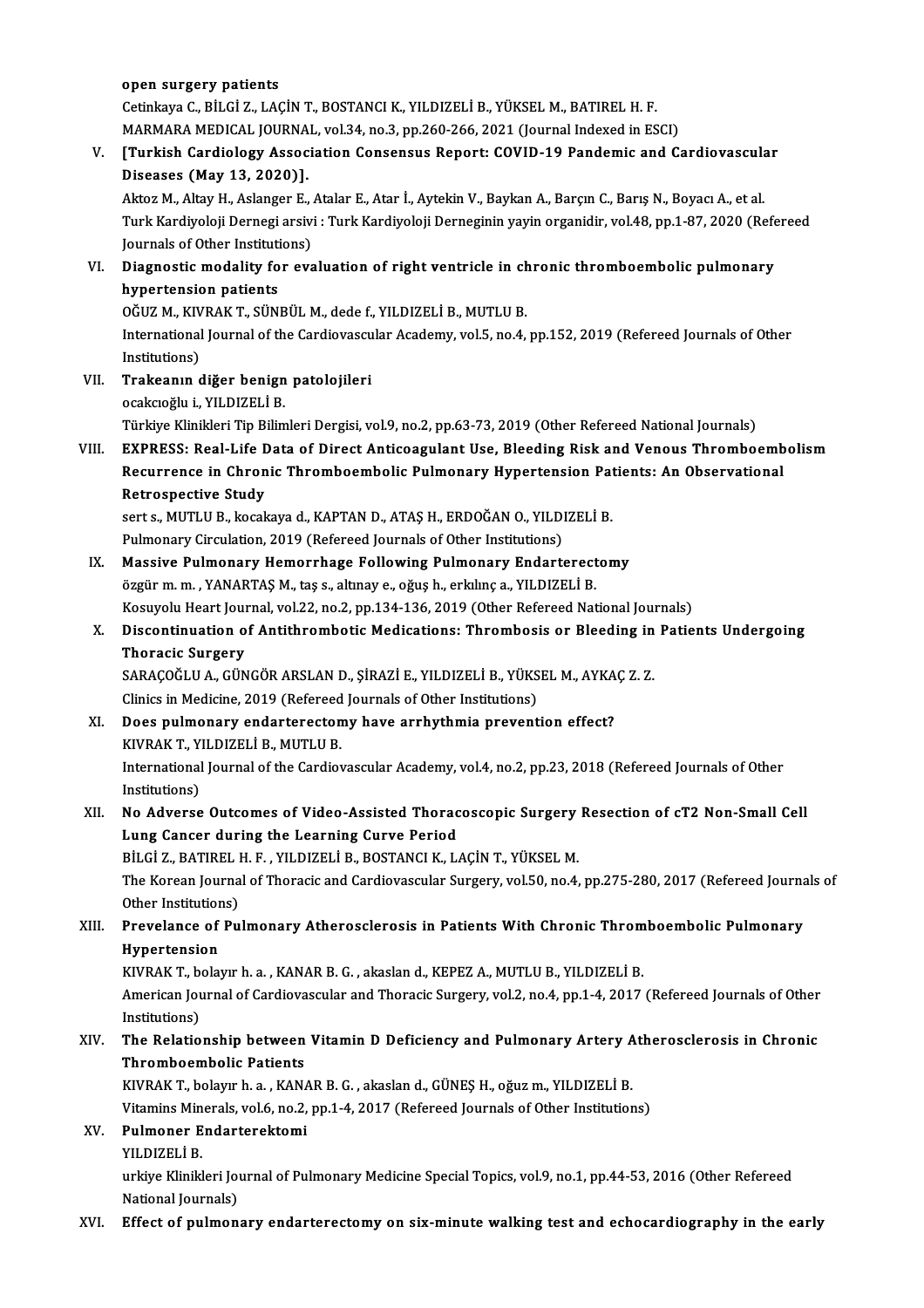stage

S<mark>tage</mark><br>Kivrak T., Durmus E., SÜNBÜL M., YILDIZELİ B., MUTLU B.<br>TURK KARDIYOLOU DERNECLARSIYLARCUVES OF TUR. TURK KARDIYOLOJI DERNEGI ARSIVI-ARCHIVES OF THE TURKISH SOCIETY OF CARDIOLOGY, vol.44, no.4, pp.300-<br>305. 2016 (Journal Indexed in ESCI) Kivrak T., Durmus E., SÜNBÜL M., YIL<br>TURK KARDIYOLOJI DERNEGI ARSIV<br>305, 2016 (Journal Indexed in ESCI)<br>Bulmonary Enderterestamy in e.

- XVII. Pulmonary Endarterectomy in a Patient with Immune Thrombocytopenic Purpura YILDIZELİ B., YANARTAŞ M., KESKİN S., ATAGÜNDÜZ I., ALTINAY E. Pulmonary Endarterectomy in a Patient with Immune Thrombocytopenic Purpura<br>YILDIZELİ B., YANARTAŞ M., KESKİN S., ATAGÜNDÜZ I., ALTINAY E.<br>Case Reports in Vascular Medicine, vol.2015, pp.1-3, 2015 (Refereed Journals of Othe
- XVIII. Results of transthoracic esophagectomy following chemoradiation in locally advanced esophageal<br>cancer Case Re<br><mark>Results</mark><br>cancer<br>PATIPE Results of transthoracic esophagectomy following chemoradiation in locally advanced esophage:<br>cancer<br>BATIREL H. F. , Gemici C., YILDIZELİ B., LAÇİN T., Akgül A. G. , Evman S., Çağlar H. B. , İLHAN M. M. , YÜKSEL M.<br>Turkish

cancer<br>BATIREL H. F. , Gemici C., YILDIZELİ B., LAÇİN T., Akgül A. G. , Evman S., Çağlar H. B. , İLHAN<br>Turkish Journal Of Cancer, vol.38, no.1, pp.20-25, 2008 (Other Refereed National Journals)<br>Besults of Surgery in Asympt BATIREL H. F. , Gemici C., YILDIZELİ B., LAÇİN T., Akgül A. G. , Evman S., Çağlar H. B. , İLHAN M. M. , YÜI<br>Turkish Journal Of Cancer, vol.38, no.1, pp.20-25, 2008 (Other Refereed National Journals)<br>XIX. Results of Surgery

- Turkish Journal Of Cancer, vol.38, no.1, pp.20-25, 2008 (Other Refereed National Journals)<br>Results of Surgery in Asymptomatic LungLesions with Special Emphasis on Lung Cancers<br>BATIREL H. F. , LAÇİN T., YILDIZELİ B., BOSTAN Turkish Respiratory Journal, vol.7, no.3, pp.109-112, 2006 (Other Refereed National Journals)
- XX. Tipik ve Atipik Karsinoid pulmoner karsinoid tümörler LAÇİN T., KODALLI N., YILDIZELİ B., YÜKSEL M. Tipik ve Atipik Karsinoid pulmoner karsinoid tümörler<br>LAÇİN T., KODALLI N., YILDIZELİ B., YÜKSEL M.<br>Heybeliada Tıp Bülteni, vol.11, no.1, pp.31-35, 2005 (Other Refereed National Journals)<br>Cosuklarda Traksaknansiyal Yahansı LAÇİN T., KODALLI N., YILDIZELİ B., YÜKSEL M.<br>Heybeliada Tıp Bülteni, vol.11, no.1, pp.31-35, 2005 (Other Refer<br>XXI. Gocuklarda Trakeobronşiyal Yabancı Cisim Aspirasyonu<br>LACİN T. VU DIZELLB. VÜKSEL M
- Heybeliada Tıp Bülteni, vol.11, no.1<br>Çocuklarda Trakeobronşiyal Y.<br>LAÇİN T., YILDIZELİ B., YÜKSEL M.<br>Çosuk Forumu. 2004 (Other Beforu Çocuklarda Trakeobronşiyal Yabancı Cisim Aspiras<br>LAÇİN T., YILDIZELİ B., YÜKSEL M.<br>Çocuk Forumu, 2004 (Other Refereed National Journals)<br>Özefegye kanaerine bağlı trakeal darlığın trakeabr
- LAÇİN T., YILDIZELİ B., YÜKSEL M.<br>Çocuk Forumu, 2004 (Other Refereed National Journals)<br>XXII. Özofagus kanserine bağlı trakeal darlığın trakeobronşiyal Y stent ile açılması olgu sunumu<br>LAÇİN T., Evman S., Kodallı N., Y Çocuk Forumu, 2004 (Other Refereed National Journal:<br><mark>Özofagus kanserine bağlı trakeal darlığın trakeol</mark><br>LAÇİN T., Evman S., Kodallı N., YILDIZELİ B., YÜKSEL M.<br>Hayboliada Tın Bültani val 10 na 1 nn 97 90 2004 (Ot Özofagus kanserine bağlı trakeal darlığın trakeobronşiyal Y stent ile açılması<br>LAÇİN T., Evman S., Kodallı N., YILDIZELİ B., YÜKSEL M.<br>Heybeliada Tıp Bülteni, vol.10, no.1, pp.87-90, 2004 (Other Refereed National Journals)
- XXIII. Mediastinal Paratiroid Lipoadenom<br>LAÇİN T., YILDIZELİ B., AHISKALI A. R., TUROĞLU H. T., YÜKSEL M. Heybeliada Tıp Bülteni, vol.10, no.1, pp.87-90, 2004 (Other Refereed<br>Mediastinal Paratiroid Lipoadenom<br>LAÇİN T., YILDIZELİ B., AHISKALI A. R. , TUROĞLU H. T. , YÜKSEL M.<br>Heybeliada Tıp Bülteni, vol.7, no.2, nn.46,48,2001 ( Mediastinal Paratiroid Lipoadenom<br>LAÇİN T., YILDIZELİ B., AHISKALI A. R. , TUROĞLU H. T. , YÜKSEL M.<br>Heybeliada Tıp Bülteni, vol.7, no.2, pp.46-48, 2001 (Other Refereed National Journals)<br>Mediastinal Linosarkom
- XXIV. Mediastinal Liposarkom<br>ÖZYURTKAN M. O., LAÇİN T., YILDIZELİ B., KAYA H., Kuyucu T., YÜKSEL M. Heybeliada Tıp Bülteni, vol.7, no.2, pp.46-48, 2001 (Other Refereed Nation:<br>Mediastinal Liposarkom<br>ÖZYURTKAN M. O. , LAÇİN T., YILDIZELİ B., KAYA H., Kuyucu T., YÜKSEL M.<br>Heybeliada Tın Bülteni, vol.7, no.2, nn.62, 64, 200 Heybeliada Tıp Bülteni, vol.7, no.3, pp.62-64, 2001 (Other Refereed National Journals)

## Books&Book Chapters

- I. Trakeanın Diğer Benign Patolojileri (Enfeksiyöz, İnflamatuar, Otoimmün ve İdiopatik) to & Dook Ghapters<br>Trakeanın Diğer Benign P<br>OCAKCIOĞLU İ., YILDIZELİ B.<br>in: Türkiye Klinikleri Cöğüs C Trakeanın Diğer Benign Patolojileri (Enfeksiyöz, İnflamatuar, Otoimmün ve İdiopatik)<br>OCAKCIOĞLU İ., YILDIZELİ B.<br>in: Türkiye Klinikleri Göğüs Cerrahisi Özel -Trakea Cerrahisi, SİNA ERCAN, Editor, Ortadoğu Reklam Tanıtım<br>Ya OCAKCIOĞLU İ., YILDIZELİ B.<br>in: Türkiye Klinikleri Göğüs Cerrahisi Özel -Trakea Cerrahisi, SİNA ERCAN, Edi<br>Yayıncılık Turizm Eğitim İnşaat Sanayi ve Ticaret A.Ş., Ankara, pp.63-73, 2018<br>sunerier, sulkus tümörlerinde serrah
	- Yayıncılık Turizm Eğitim İnşaat Sanayi ve Ticaret A.Ş., Ankara, pp.63-73, 2018
- II. superior sulkus tümörlerinde cerrahi<br>BİLGİ Z., YILDIZELİ B. superior sulkus tümörlerinde cerrahi<br>BİLGİ Z., YILDIZELİ B.<br>in: gögüs cerrahisi kırmızı kitap, mustafa yüksel, akın eraslan balcı, Editor, nobel tıp, pp.473-480, 2015<br>tromboondartarektemi
- III. tromboendarterektomi<br>YILDIZELİ B. in: gögüs ceri<br><mark>tromboend:</mark><br>YILDIZELİ B.<br>in: göğüs seri in: göğüs cerrahi kırmızı kitap, mustafa yüksel, akın eraslan balcı, Editor, nobel tıp, pp.343-358, 2015

## Refereed Congress / Symposium Publications in Proceedings

efereed Congress / Symposium Publications in Proceedings<br>I. The effects of preoperative anemia incidence on postoperative morbidity and mortality in patients<br>undergaing theresis surgery The effects of preoperative a<br>undergoing thoracic surgery<br>SARACOČI II A OPHON ERCUN M The effects of preoperative anemia incidence on postoperative morbidity and m<br>undergoing thoracic surgery<br>SARAÇOĞLU A., ORHON ERGÜN M., YAMAN SAVCI E., YILDIZELİ B., YÜKSEL M., AYKAÇ Z. Z.<br>The European Anaesthesialery Cong undergoing thoracic surgery<br>SARAÇOĞLU A., ORHON ERGÜN M., YAMAN SAVCI E., YILDIZELİ B., YÜKSEL M., AYKAÇ Z. Z.<br>The European Anaesthesiology Congress (Euroanaesthesia 2019), Austria, 01 June 2019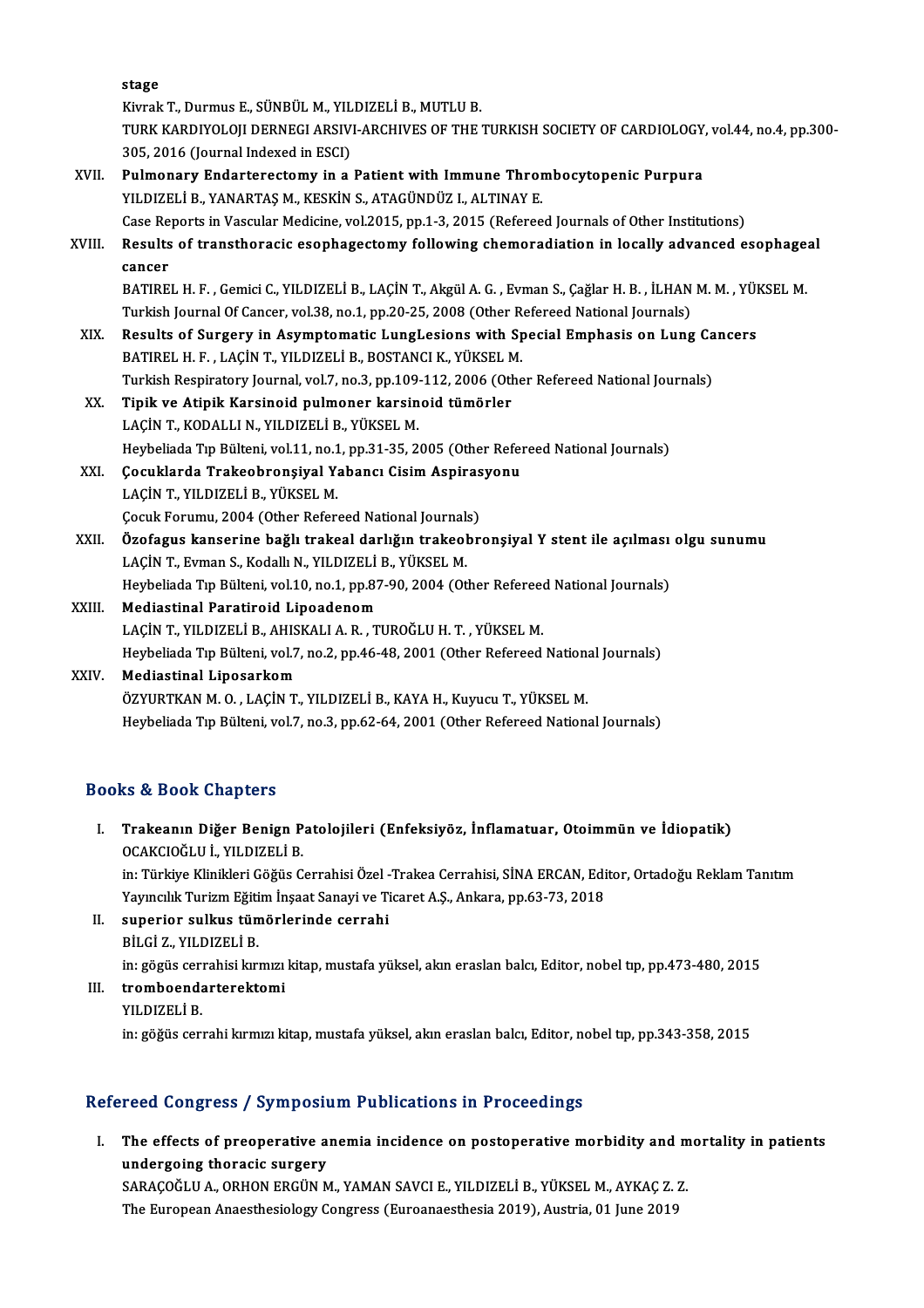II. Treatment of Pulmonary Arterial Hydatidosis: Is Pulmonary Endarterectomy Effective?<br>ERMERAK N.O. Vidigoli S. TAS S. VANAPTAS M. VILDIZELLE Treatment of Pulmonary Arterial Hydatidosis: Is Pulmon<br>ERMERAK N.O., Yıldızeli Ş., TAŞ S., YANARTAŞ M., YILDIZELİ B.<br>European Society of Thoresis Surgeans (ESTS), 26th European Treatment of Pulmonary Arterial Hydatidosis: Is Pulmonary Endarterectomy Effective?<br>ERMERAK N. O. , Yıldızeli Ş., TAŞ S., YANARTAŞ M., YILDIZELİ B.<br>European Society of Thoracic Surgeons (ESTS), 26th European Conference on ERMERAK N. O. , Yıldızeli Ş., TAŞ S., YANARTAŞ M., YILDIZELİ B.<br>European Society of Thoracic Surgeons (ESTS), 26th European Conference on General Thoracic Surgery,<br>Ljubljana, Slovenia, 27 May 2018 III. Timomada Postoperatif Radyoterapi Sonrasi Dren Yeri Nüksü AKAYS.U. ,ADLIM.,ALKIŞH.,YILDIZELİB.,BOZKURTLARE. Timomada Postoperatif Radyoterapi Sonrasi Dren Yeri Nüksü<br>AKAY S. U. , ADLI M., ALKIŞ H., YILDIZELİ B., BOZKURTLAR E.<br>13. Ulusal Radyasyon Onkolojisi Kongresi, Cyprus (Kktc), 20 April 2018<br>Angiogenetis fester analysis in s IV. Angiogenetic factor analysis in chronic thromboembolic pulmonary hypertension patients: 13. Ulusal Radyasyon<br>Angiogenetic factor<br>Preliminary report<br>EPMEPAK N.O. YU M Angiogenetic factor analysis in chronic thromboembolic pulmonary hyper<br>Preliminary report<br>ERMERAK N. O. , YILMAZ A. M. , KARADEMİR B., YANARTAŞ M., TAŞ S., YILDIZELİ B.<br>EACTS 22nd Annual Mesting Milen Italy 18 January 2018 Preliminary report<br>ERMERAK N. O. , YILMAZ A. M. , KARADEMİR B., YANARTAŞ<br>EACTS 32nd Annual Meeting, Milan, Italy, 18 January 2018<br>Farly outgomes of nationts with systemis lunus envti V. Early outcomes of patients with systemic lupus erythematosus and antiphospholipid syndrome after EACTS 32nd Annual Meeting, Milan, Italy, 18 January 2018 Early outcomes of patients with systemic lupus erythematosus ar<br>pulmonary endarterectomy<br>EVMAN S., OLGUN S., İNANÇ G.N. , MUTLU B., YANARTAŞ M., YILDIZELİ B.<br>European Bespiratory CONGBESS 3 - 07 Ostober 2016 pulmonary endarterectomy<br>EVMAN S., OLGUN S., İNANÇ G. N. , MUTLU B., YANARTA:<br>European Respiratory CONGRESS, 3 - 07 October 2016<br>Farly Outsomes of Patients with Bobs et s Disease EVMAN S., OLGUN S., İNANÇ G. N. , MUTLU B., YANARTAŞ M., YILDIZELİ B.<br>European Respiratory CONGRESS, 3 - 07 October 2016<br>VI. Barly Outcomes of Patients with Behc et s Disease Antiphospholipid syndrome and Systemic Lupus<br>Eu European Respiratory CONGRESS, 3 - 07 October 2016<br>Early Outcomes of Patients with Behc et s Disease Ant<br>Erythematosus Following Pulmonary Endarterectomy<br>OLCUN VU DIZELLS, INANG G.N. MUTHU P. TAS P. VANAPL Erythematosus Following Pulmonary Endarterectomy<br>OLGUN YILDIZELİ Ş., İNANÇ G.N. , MUTLU B., TAS B., YANARLAR M., ŞAHİNKAYA Y., DİRESKENELİ R. H. , YILDIZELİ<br>B. Er<br>OI<br>B. 15th International Congress on Antiphospholipid Antibodies, 21 - 24 September 2016 VII. Reoperative endarteriektomy OLGUNYILDIZELİ Ş.,KocakayaD.,Taş S.,YanartaşM.,KaymazC.,MutluB.,CEYHANB.,YILDIZELİB. European Respiratory society meeting 2016, 2 - 07 September 2016, vol.48, pp.3611 OLGUN YILDIZELİ Ş., Kocakaya D., Taş S., Yanartaş M., Kaymaz C., Mutlu B., CEYHAN B., YILDIZELİ B.<br>European Respiratory society meeting 2016, 2 - 07 September 2016, vol.48, pp.3611<br>VIII. Prevalence of coronary artery to pu European Respiratory society meeting 2016, 2 - 07 September 2016, vol.48, pp.3611<br>Prevalence of coronary artery to pulmonary artery collaterals in patients with chronic<br>thromboembolic pulmonary hypertension: Retrospective Prevalence of coronary artery to pulmonary artery collation.<br>Thromboembolic pulmonary hypertension: Retrospective<br>KEPEZ A., MUTLU B., PAUDEL A., İLERİ Ç., ATAŞ H., YILDIZELİ B.<br>Euronean Society of Cardiology Congress, POMA thromboembolic pulmonary hypertension: Retrospective analysis from a single center<br>KEPEZ A., MUTLU B., PAUDEL A., İLERİ Ç., ATAŞ H., YILDIZELİ B. IX. KTEPH de cerrahi ve cerrahi öncesi ilaç köprü tedavisi Surgery and PH Targeted Medical Therapy as European Society of Cardiology Congress, ROMA, Italy, 27 - 31 August 2016, vol.37, pp.191-598<br>KTEPH de cerrahi ve cerrahi öncesi ilaç köprü tedavisi Surgery and PH Targeted Me<br>a Bridge to Surgery<br>YILDIZELİ B. a Bridge to Surgery Ulusal 1.ADHAD kongresi, Girne, Cyprus (Kktc), 26 - 29 May 2016 YILDIZELİ B.<br>Ulusal 1.ADHAD kongresi, Girne, Cyprus (Kktc), 26 - 29 May 2016<br>X. WHO BENEFITS FROM MACROSCOPICCOMPLETE RESECTION IN MALIGNANT<br>BI EURALMESOTHELIOMA Ulusal 1.ADHAD kongresi, Giri<br>WHO BENEFITS FROM MA<br>PLEURALMESOTHELIOMA<br>PATIDEL H E - METINTAS M WHO BENEFITS FROM MACROSCOPICCOMPLETE RESECTION IN MALIGNANT<br>PLEURALMESOTHELIOMA<br>BATIREL H. F. , METİNTAŞ M., ÖZKÖK H. B. , AK G., YUMUK P. F. , AHISKALI A. R. , BİLGİ Z., LAÇİN T., YILDIZELİ B.,<br>VÜKSEL M <mark>PLEURALI</mark><br>BATIREL H<br>YÜKSEL M.<br>13TH INTE BATIREL H. F. , METİNTAŞ M., ÖZKÖK H. B. , AK G., YUMUK P. F. , AHISKALI A. R. , BİLGİ Z., LAÇİN T., YILDIZELİ B.<br>YÜKSEL M.<br>13TH INTERNATIONAL CONFERENCE OF THE INTERNATIONAL MESOTHELIOMA INTEREST GROUP, 1 - 03 May<br>2016 YÜKSEL M.<br>13TH INTERNATIONAL CONFERENCE OF THE INTERNATIONAL MESOTHELIOMA INTEREST GROUP, 1 - 03 May<br>2016 13TH INTERNATIONAL CONFERENCE OF THE INTERNATIONAL MESOTHELIOMA INT<br>2016<br>XI. the role of pulmonary endarterectomy in chronic thromboembolic disease<br>VILDIZELLE OLGUN VILDIZELLS, the s. vanastes m. kaymar s. orkling a. MITH YILDIZELİ B., OLGUN YILDIZELİ Ş., tas s., yanartas m., kaymaz c., erkılınc a., MUTLU B., SUNAR H.<br>european association of cardiothoracic surgery 2016, 1 - 05 May 2016 the role of pulmonary endarterectomy in chronic thromboemb<br>YILDIZELİ B., OLGUN YILDIZELİ Ş., tas s., yanartas m., kaymaz c., erkılınc<br>european association of cardiothoracic surgery 2016, 1 - 05 May 2016<br>Case presentations XI . Case presentations I european ass<br>Case preser<br>YILDIZELİ B.<br>Intercentiner Case presentations I<br>YILDIZELİ B.<br>Intercontinental Pulmonary Vascular Diseases Meeting, İstanbul, Turkey, 15 - 16 April 2016<br>Turkish avnarianes in REA YILDIZELİ B.<br>Intercontinental Pulmonary Va<br>XIII. Turkish experience in PEA<br>VILDIZELİ B Intercontiner<br>Turkish exp<br>YILDIZELİ B.<br>Intercontiner Turkish experience in PEA<br>ILDIZELİ B.<br>Intercontinental Pulmonary Vascular Diseases Meeting, İstanbul, Turkey, 15 - 16 April 2016 XIV. A case ofmisdiagnosed pulmonary artery sorcoma despite several diagnostic tools Intercontinental Pulmonary Vascular Diseases Meeting, İstanbul, Turkey, 15 - 16<br>A case of misdiagnosed pulmonary artery sorcoma despite several dia<br>AKHUNDOVA A., ÇİNÇİN A. A., KIVRAK T., MUTLU B., YILDIZELİ B., TOPER M. H. 11th International Congress of Update in Cardiology and Cardiovascular Surgery, İstanbul, Turkey, 26 - 29 March<br>2015 AKHU<br>11th I<br>2015<br>Evalu XV. Evaluation of Right and Left Ventricular Mechanics in Patients with Chronic Thromembolic